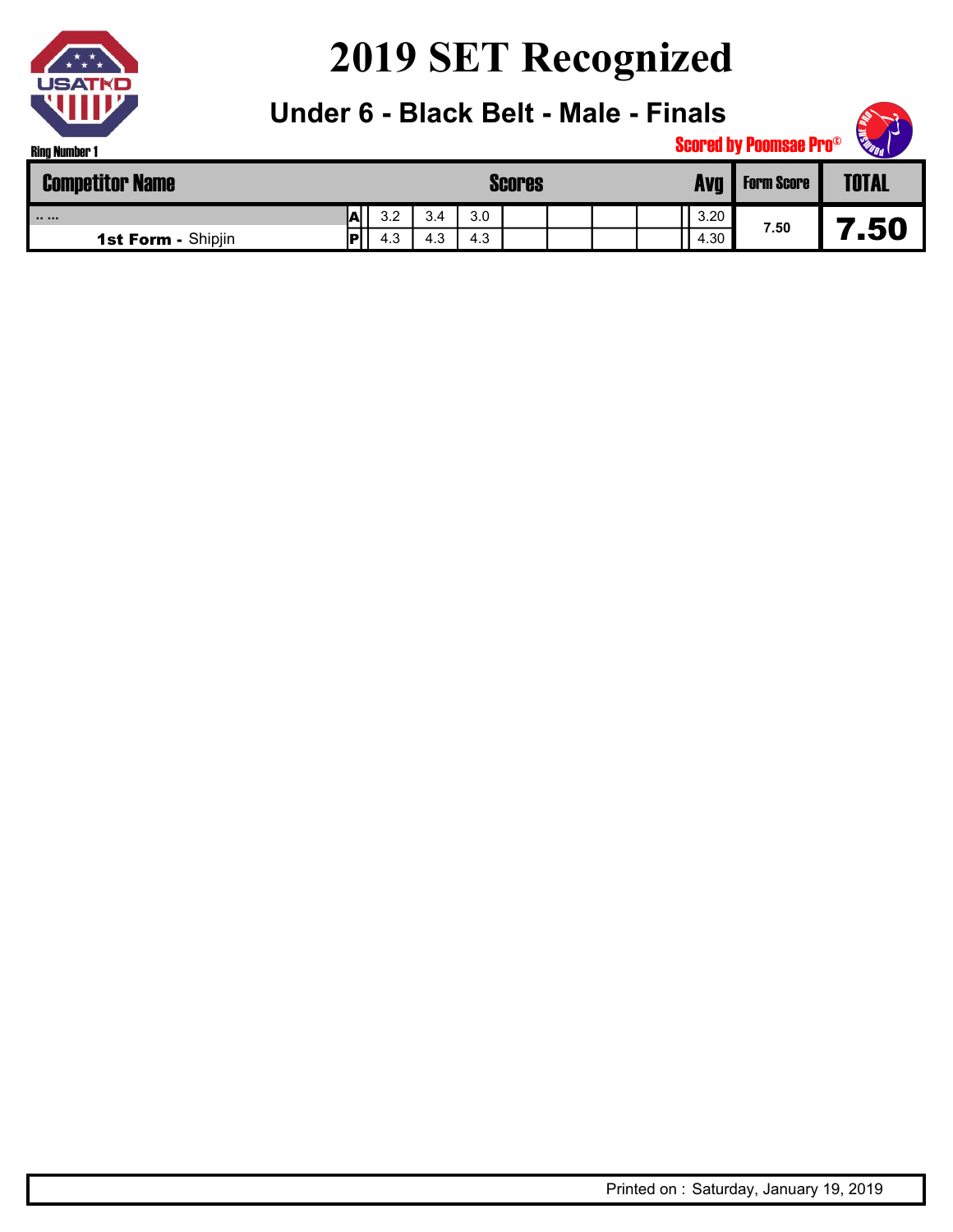

**Tigers [8 - 9] - Black Belt - Male - Finals**



| <b>Competitor Name</b>           |       |     | Scores |     |  |  |  |  |      | <b>Form Score</b> | <b>TOTAL</b> |
|----------------------------------|-------|-----|--------|-----|--|--|--|--|------|-------------------|--------------|
| <b>Atticus Bradley</b>           | A     | 2.6 | 2.8    | 2.7 |  |  |  |  | 2.70 |                   |              |
| <b>1st Form - Taegeuk 4 [Sa]</b> | P     | 3.6 | 3.5    | 3.6 |  |  |  |  | 3.57 | 6.27              | 6.00         |
| 2nd Form - Taegeuk 8 [Pal]       | A     | 2.3 | 2.3    | 2.3 |  |  |  |  | 2.30 | 5.73              |              |
|                                  | вI    | 3.5 | 3.3    | 3.5 |  |  |  |  | 3.43 |                   |              |
| Jeremy Han                       |       | 2.0 | 2.6    | .5  |  |  |  |  | 2.03 |                   |              |
| <b>1st Form - Taegeuk 4 [Sa]</b> | lPl   | 3.4 | 3.4    | 2.9 |  |  |  |  | 3.23 | 5.26              | 5.15         |
| 2nd Form - Taegeuk 8 [Pal]       | A     | 1.8 | 2.1    | 1.6 |  |  |  |  | 1.83 | 5.03              |              |
|                                  | P     | 3.3 | 3.2    | 3.1 |  |  |  |  | 3.20 |                   |              |
| <b>Mason Lawson</b>              | A     | 1.0 | 1.0    | 1.2 |  |  |  |  | 1.07 | 3.87              | 3.72         |
| <b>1st Form - Taegeuk 4 [Sa]</b> | P     | 3.0 | 2.7    | 2.7 |  |  |  |  | 2.80 |                   |              |
| 2nd Form - Taegeuk 8 [Pal]       | IА    | 1.3 | 0.5    | 0.7 |  |  |  |  | 0.83 | 3.56              |              |
|                                  | lPl l | 3.0 | 2.7    | 2.5 |  |  |  |  | 2.73 |                   |              |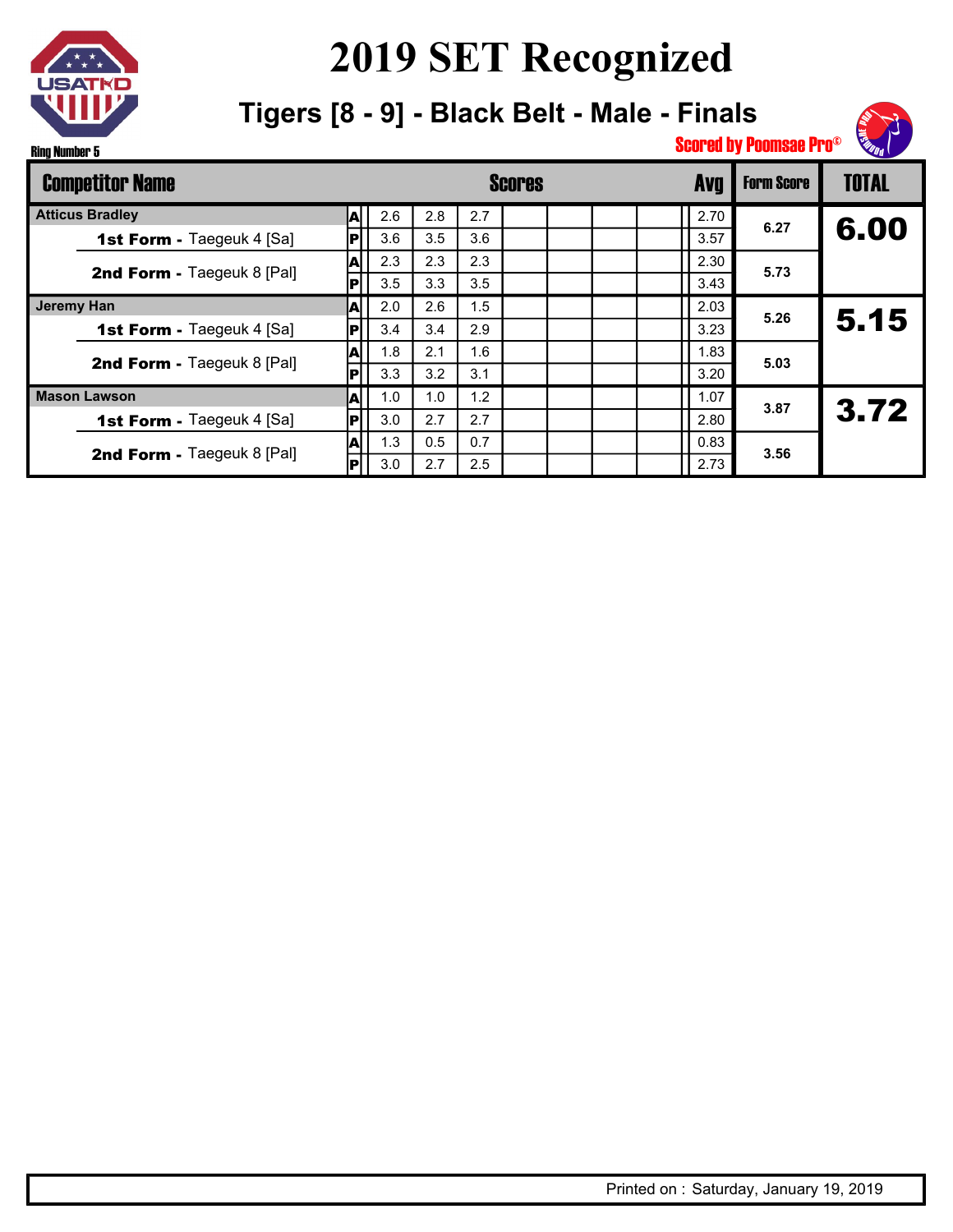

**Youth [10 -11] - Black Belt - Male - Finals**

| <b>Competitor Name</b>             |                 |     |     |     | <b>Scores</b> |  | <b>Avg</b> | <b>Form Score</b> | <b>TOTAL</b> |
|------------------------------------|-----------------|-----|-----|-----|---------------|--|------------|-------------------|--------------|
| <b>Nam Tran</b>                    | A               | 2.7 | 2.9 | 2.8 |               |  | 2.80       | 6.67              |              |
| 1st Form - Taegeuk 7 [Chil]        | $ {\mathsf P} $ | 3.8 | 3.7 | 4.1 |               |  | 3.87       |                   | 6.66         |
| 2nd Form - Koryo                   | A               | 2.6 | 2.5 | 2.9 |               |  | 2.67       | 6.64              |              |
|                                    | P               | 3.8 | 4.0 | 4.1 |               |  | 3.97       |                   |              |
| Ryan Pi                            | A               | 3.1 | 2.9 | 2.8 |               |  | 2.93       | 6.50              |              |
| 1st Form - Taegeuk 7 [Chil]        | P               | 3.5 | 3.5 | 3.7 |               |  | 3.57       |                   | 6.43         |
|                                    | A               | 2.9 | 2.7 | 2.6 |               |  | 2.73       | 6.36              |              |
| 2nd Form - Koryo                   | P               | 3.6 | 3.4 | 3.9 |               |  | 3.63       |                   |              |
| Danhui Kim                         | A               | 2.9 | 2.9 | 2.5 |               |  | 2.77       | 6.57              | 6.42         |
| <b>1st Form - Taegeuk 7 [Chil]</b> | P               | 3.8 | 3.8 | 3.8 |               |  | 3.80       |                   |              |
| 2nd Form - Koryo                   | A               | 2.6 | 2.5 | 2.5 |               |  | 2.53       | 6.26              |              |
|                                    | P               | 3.7 | 3.7 | 3.8 |               |  | 3.73       |                   |              |
| <b>Philip Jeong</b>                | A               | 2.3 | 2.8 | 2.4 |               |  | 2.50       | 5.87              |              |
| <b>1st Form - Taegeuk 7 [Chil]</b> | P               | 3.3 | 3.2 | 3.6 |               |  | 3.37       |                   | 6.09         |
|                                    | A               | 3.1 | 2.7 | 2.7 |               |  | 2.83       | 6.30              |              |
| 2nd Form - Koryo                   | P               | 3.4 | 3.5 | 3.5 |               |  | 3.47       |                   |              |
| jonas Garmon                       | A               | 1.9 | 1.9 | 1.3 |               |  | 1.70       | 5.20              | 5.14         |
| 1st Form - Taegeuk 7 [Chil]        | P               | 3.4 | 3.5 | 3.6 |               |  | 3.50       |                   |              |
| 2nd Form - Koryo                   | A               | 1.6 | 1.7 | 1.2 |               |  | 1.50       | 5.07              |              |
|                                    | P               | 3.4 | 3.5 | 3.8 |               |  | 3.57       |                   |              |
| <b>Hyunwoo Jung</b>                | A               | 1.7 | 1.5 | 1.0 |               |  | 1.40       | 4.27              | 4.01         |
| 1st Form - Taegeuk 7 [Chil]        | P               | 2.9 | 2.8 | 2.9 |               |  | 2.87       |                   |              |
|                                    | A               | 0.8 | 1.3 | 0.8 |               |  | 0.97       | 3.74              |              |
| 2nd Form - Koryo                   | P               | 2.9 | 2.7 | 2.7 |               |  | 2.77       |                   |              |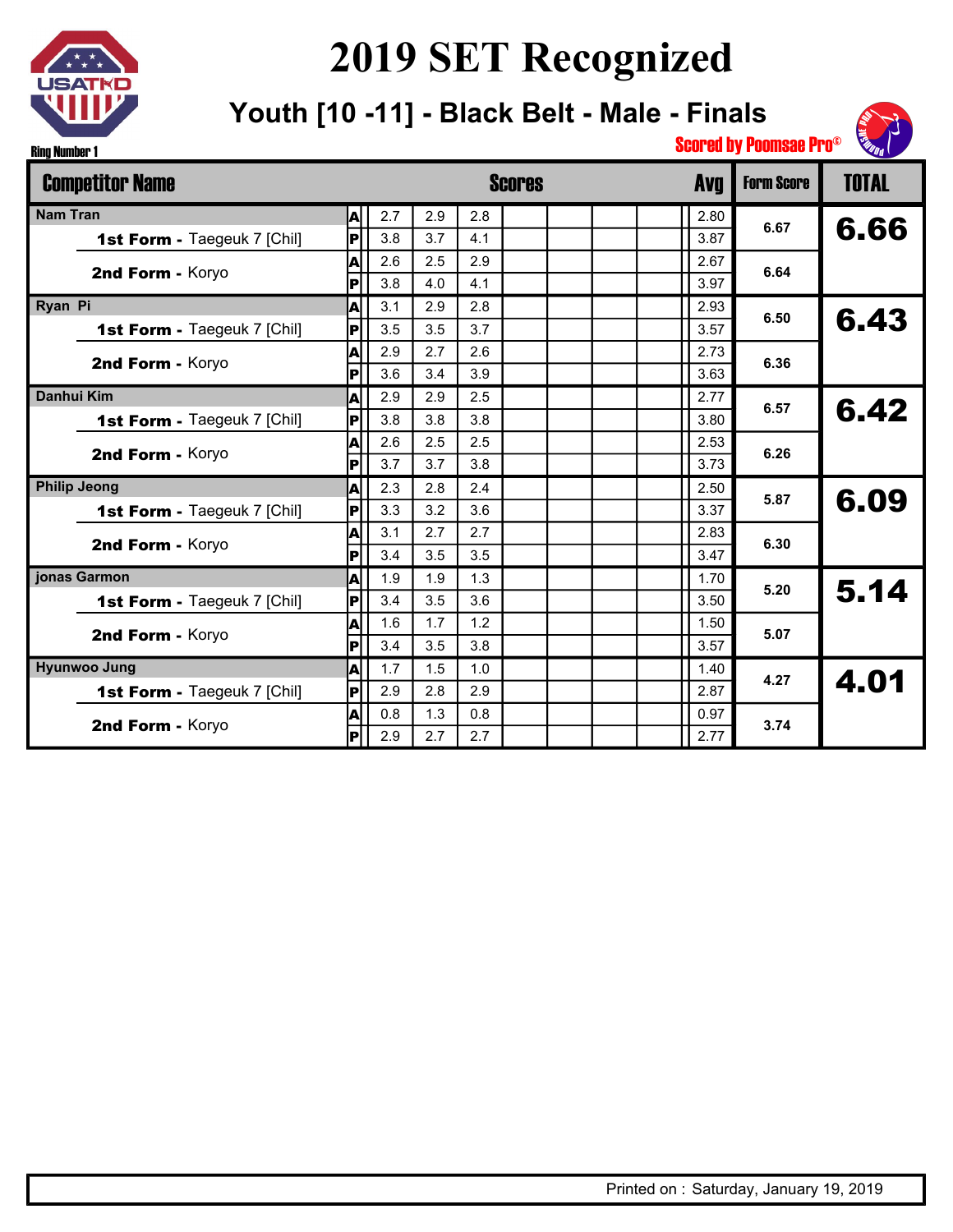

**Youth [10 -11] - Black Belt - Female - Finals**



| <b>Competitor Name</b>            |     |     |     |     | <b>Scores</b> |  | <b>Avq</b> | <b>Form Score</b> | <b>TOTAL</b> |
|-----------------------------------|-----|-----|-----|-----|---------------|--|------------|-------------------|--------------|
| <b>Jinseo Park</b>                | A   | 3.2 | 3.2 | 2.9 |               |  | 3.10       |                   |              |
| 1st Form - Koryo                  | lPi | 4.0 | 4.2 | 4.0 |               |  | 4.07       | 7.17              | 7.02         |
|                                   | A   | 2.9 | 2.9 | 3.0 |               |  | 2.93       | 6.86              |              |
| 2nd Form - Taegeuk 6 [Yuk]        | lPl | 4.0 | 4.0 | 3.8 |               |  | 3.93       |                   |              |
| <b>Abigail Skrabek</b>            | A   | 2.6 | 2.6 | 2.1 |               |  | 2.43       | 6.13              |              |
| 1st Form - Koryo                  |     | 3.9 | 3.6 | 3.6 |               |  | 3.70       |                   | 6.57         |
| 2nd Form - Taegeuk 6 [Yuk]        | A   | 3.3 | 2.9 | 3.1 |               |  | 3.10       | 7.00              |              |
|                                   | IPI | 4.0 | 3.7 | 4.0 |               |  | 3.90       |                   |              |
| <b>Victoria Kil</b>               | A   | 2.4 | 2.7 | 2.0 |               |  | 2.37       | 5.80              |              |
| 1st Form - Koryo                  | P   | 3.5 | 3.5 | 3.3 |               |  | 3.43       |                   | 6.07         |
| 2nd Form - Taegeuk 6 [Yuk]        | A   | 3.0 | 2.6 | 3.0 |               |  | 2.87       | 6.34              |              |
|                                   | P   | 3.6 | 3.4 | 3.4 |               |  | 3.47       |                   |              |
| <b>Elizabeth Kil</b>              | A   | 1.8 | 2.6 | 2.0 |               |  | 2.13       | 5.50              | 5.75         |
| 1st Form - Koryo                  | P   | 3.2 | 3.4 | 3.5 |               |  | 3.37       |                   |              |
| <b>2nd Form - Taegeuk 6 [Yuk]</b> | ΙAΙ | 2.5 | 2.1 | 2.9 |               |  | 2.50       | 6.00              |              |
|                                   | Рl  | 3.6 | 3.4 | 3.5 |               |  | 3.50       |                   |              |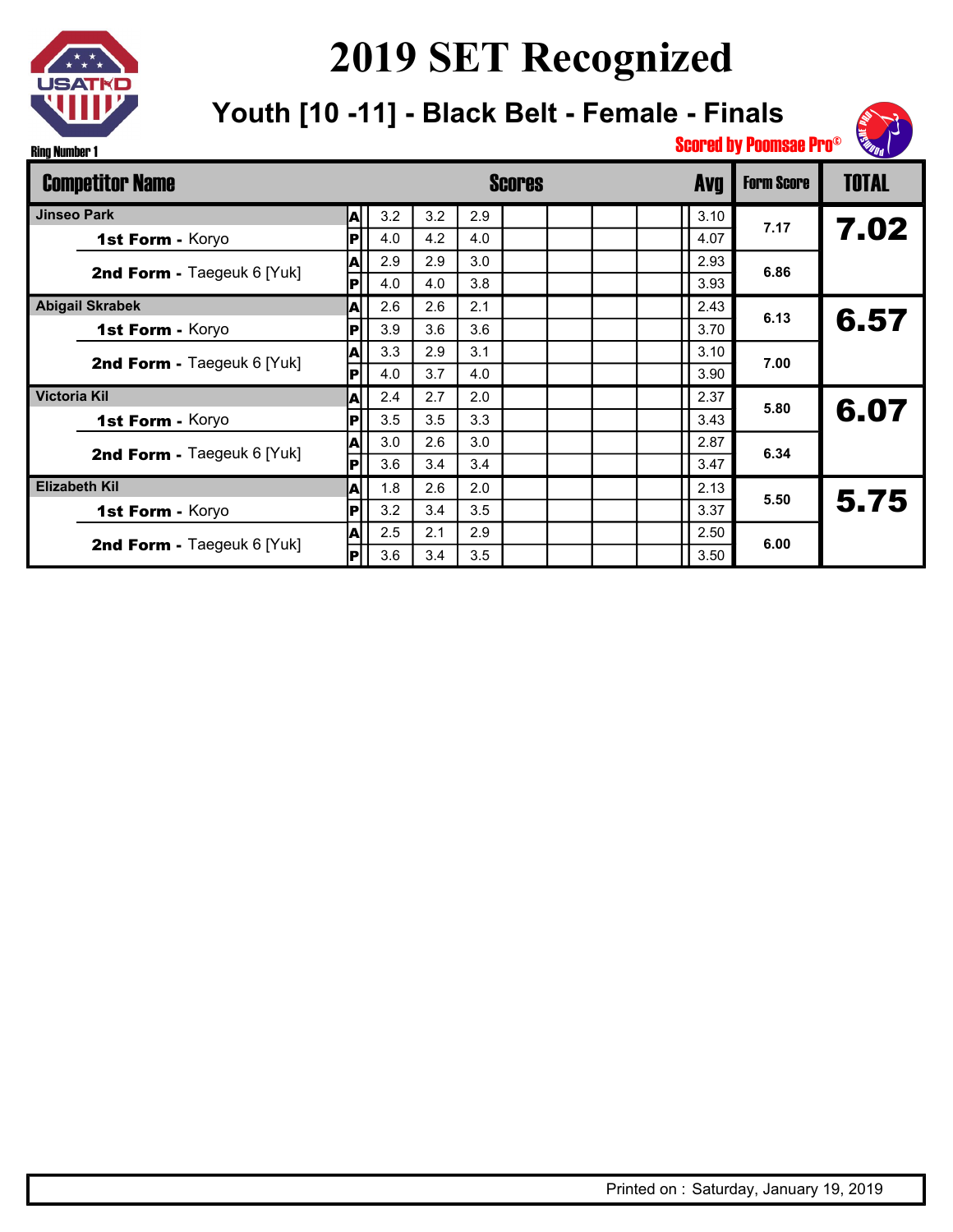

#### **Cadet [12 - 14] - Black Belt - Male - Semi-Finals**



| <b>Competitor Name</b>              |     |     |     | <b>Scores</b> |  | Avg  | <b>Form Score</b> | <b>TOTAL</b> |
|-------------------------------------|-----|-----|-----|---------------|--|------|-------------------|--------------|
| <b>Bomin Kim</b><br> A              | 2.8 | 2.7 | 2.8 |               |  | 2.77 | 6.47              | 6.47         |
| $\mathbf{P}$<br>1st Form - Keumgang | 3.6 | 3.7 | 3.8 |               |  | 3.70 |                   |              |
| <b>Brandon Jeong</b><br>A           | 2.2 | 2.6 | 2.4 |               |  | 2.40 | 6.03              |              |
| P<br><b>1st Form - Keumgang</b>     | 3.6 | 3.6 | 3.7 |               |  | 3.63 |                   | 6.03         |
| <b>David Song</b><br>A              | 1.9 | 2.5 | 2.2 |               |  | 2.20 | 5.73              |              |
| P<br>1st Form - Keumgang            | 3.4 | 3.6 | 3.6 |               |  | 3.53 |                   | 5.73         |
| <b>Mark Yang</b><br>A               | 2.4 | 2.2 | 1.6 |               |  | 2.07 |                   |              |
| P<br>1st Form - Keumgang            | 3.4 | 3.5 | 3.1 |               |  | 3.33 | 5.40              | 5.40         |
| <b>Keir Silver</b><br> A            | 1.6 | 2.2 | 2.3 |               |  | 2.03 |                   |              |
| P<br><b>1st Form - Keumgang</b>     | 2.9 | 3.4 | 3.4 |               |  | 3.23 | 5.26              | 5.26         |
| A<br><b>Jayden Lee</b>              | 2.5 | 2.2 | 1.3 |               |  | 2.00 |                   |              |
| P<br>1st Form - Keumgang            | 3.3 | 3.2 | 3.2 |               |  | 3.23 | 5.23              | 5.23         |
| <b>Brian Whatley</b><br>A           | 1.9 | 2.2 | 0.5 |               |  | 1.53 | 4.66              |              |
| P<br>1st Form - Keumgang            | 3.0 | 3.2 | 3.2 |               |  | 3.13 |                   | 4.66         |
| <b>Connor Bain</b><br>A             | 1.1 | 1.5 | 1.5 |               |  | 1.37 |                   |              |
| P<br>1st Form - Keumgang            | 3.1 | 3.4 | 3.1 |               |  | 3.20 | 4.57              | 4.57         |
| <b>Keith Yang</b><br>A              | 1.3 | 1.3 | 1.3 |               |  | 1.30 |                   |              |
| $\mathsf{P}$<br>1st Form - Keumgang | 3.3 | 3.1 | 3.2 |               |  | 3.20 | 4.50              | 4.50         |
| <b>Justin Torres</b><br>A           | 1.1 | 0.7 | 0.5 |               |  | 0.77 |                   |              |
| P<br><b>1st Form - Keumgang</b>     | 2.6 | 2.7 | 2.9 |               |  | 2.73 | 3.50              | 3.50         |
| <b>Evan Stevens</b><br> A           | 0.2 | 0.0 | 0.0 |               |  | 0.07 |                   |              |
| P<br><b>1st Form - Keumgang</b>     | 2.6 | 2.9 | 2.7 |               |  | 2.73 | 2.80              | 2.80         |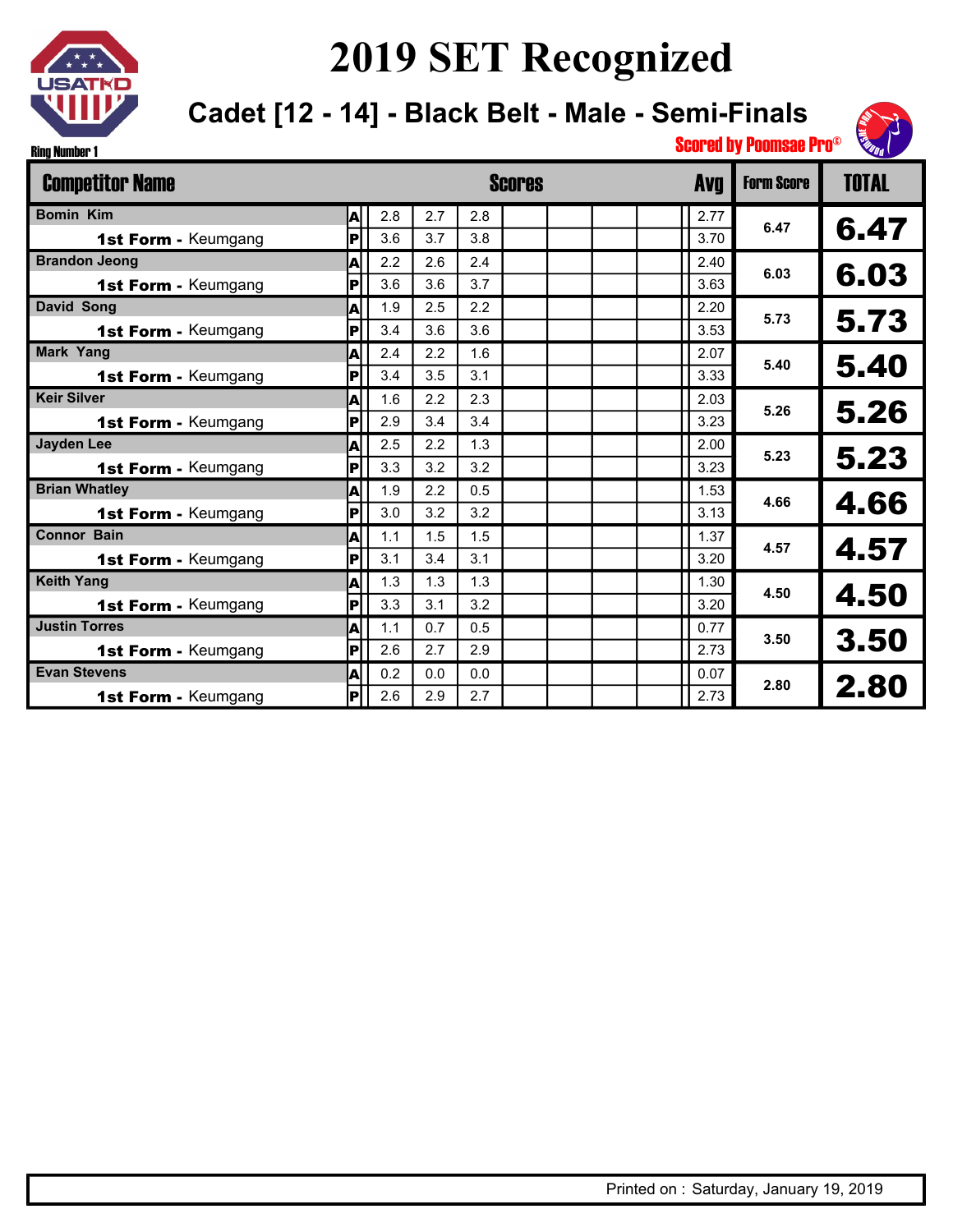

**Cadet [12 - 14] - Black Belt - Male - Finals**

| <b>Competitor Name</b>    |                         |     |     |     | <b>Scores</b> |  | <b>Avg</b> | <b>Form Score</b> | <b>TOTAL</b> |
|---------------------------|-------------------------|-----|-----|-----|---------------|--|------------|-------------------|--------------|
| <b>Bomin Kim</b>          | A                       | 3.1 | 2.9 | 3.0 |               |  | 3.00       | 7.00              |              |
| 1st Form - Koryo          | P                       | 4.2 | 3.9 | 3.9 |               |  | 4.00       |                   | 7.30         |
| 2nd Form - Taegeuk 4 [Sa] | A                       | 3.6 | 3.5 | 3.2 |               |  | 3.43       | 7.60              |              |
|                           | P                       | 4.4 | 4.0 | 4.1 |               |  | 4.17       |                   |              |
| <b>Jayden Lee</b>         | A                       | 3.1 | 2.5 | 3.1 |               |  | 2.90       | 6.63              |              |
| 1st Form - Koryo          | P                       | 3.6 | 3.7 | 3.9 |               |  | 3.73       |                   | 6.72         |
|                           | A                       | 3.1 | 3.0 | 3.2 |               |  | 3.10       | 6.80              |              |
| 2nd Form - Taegeuk 4 [Sa] | P                       | 3.6 | 3.8 | 3.7 |               |  | 3.70       |                   |              |
| <b>Connor Bain</b>        | A                       | 2.6 | 2.7 | 2.8 |               |  | 2.70       | 6.23              |              |
| 1st Form - Koryo          | P                       | 3.8 | 3.3 | 3.5 |               |  | 3.53       |                   | 6.55         |
|                           | A                       | 3.4 | 3.0 | 3.1 |               |  | 3.17       | 6.87              |              |
| 2nd Form - Taegeuk 4 [Sa] | Þ                       | 3.8 | 3.5 | 3.8 |               |  | 3.70       |                   |              |
| <b>Mark Yang</b>          | A                       | 2.3 | 2.8 | 2.6 |               |  | 2.57       |                   |              |
| 1st Form - Koryo          | P                       | 3.7 | 3.8 | 3.7 |               |  | 3.73       | 6.30              | 6.42         |
|                           | A                       | 3.0 | 2.7 | 2.9 |               |  | 2.87       |                   |              |
| 2nd Form - Taegeuk 4 [Sa] | P                       | 3.7 | 3.7 | 3.6 |               |  | 3.67       | 6.54              |              |
| <b>Brandon Jeong</b>      | A                       | 2.6 | 2.3 | 2.3 |               |  | 2.40       |                   |              |
| 1st Form - Koryo          | P                       | 3.7 | 3.5 | 3.5 |               |  | 3.57       | 5.97              | 6.40         |
|                           | A                       | 3.5 | 3.2 | 2.9 |               |  | 3.20       |                   |              |
| 2nd Form - Taegeuk 4 [Sa] | Þ                       | 3.6 | 3.8 | 3.5 |               |  | 3.63       | 6.83              |              |
| <b>David Song</b>         | A                       | 2.8 | 2.4 | 2.4 |               |  | 2.53       |                   |              |
| 1st Form - Koryo          | lPl                     | 3.8 | 3.8 | 3.4 |               |  | 3.67       | 6.20              | 6.25         |
|                           | A                       | 2.7 | 2.8 | 2.8 |               |  | 2.77       |                   |              |
| 2nd Form - Taegeuk 4 [Sa] | $\overline{\mathbf{P}}$ | 3.5 | 3.5 | 3.6 |               |  | 3.53       | 6.30              |              |
| <b>Keir Silver</b>        | A                       | 2.6 | 1.4 | 1.7 |               |  | 1.90       |                   |              |
| 1st Form - Koryo          | $\overline{\mathbf{P}}$ | 3.8 | 3.4 | 3.3 |               |  | 3.50       | 5.40              | 5.92         |
|                           | A                       | 3.2 | 2.4 | 3.1 |               |  | 2.90       |                   |              |
| 2nd Form - Taegeuk 4 [Sa] | P                       | 3.8 | 3.3 | 3.5 |               |  | 3.53       | 6.43              |              |
| <b>Brian Whatley</b>      | A                       | 1.9 | 1.7 | 1.8 |               |  | 1.80       |                   |              |
| 1st Form - Koryo          | lPl                     | 3.3 | 3.4 | 3.2 |               |  | 3.30       | 5.10              | 5.55         |
|                           | A                       | 2.8 | 2.5 | 2.8 |               |  | 2.70       |                   |              |
| 2nd Form - Taegeuk 4 [Sa] | IР                      | 3.3 | 3.2 | 3.4 |               |  | 3.30       | 6.00              |              |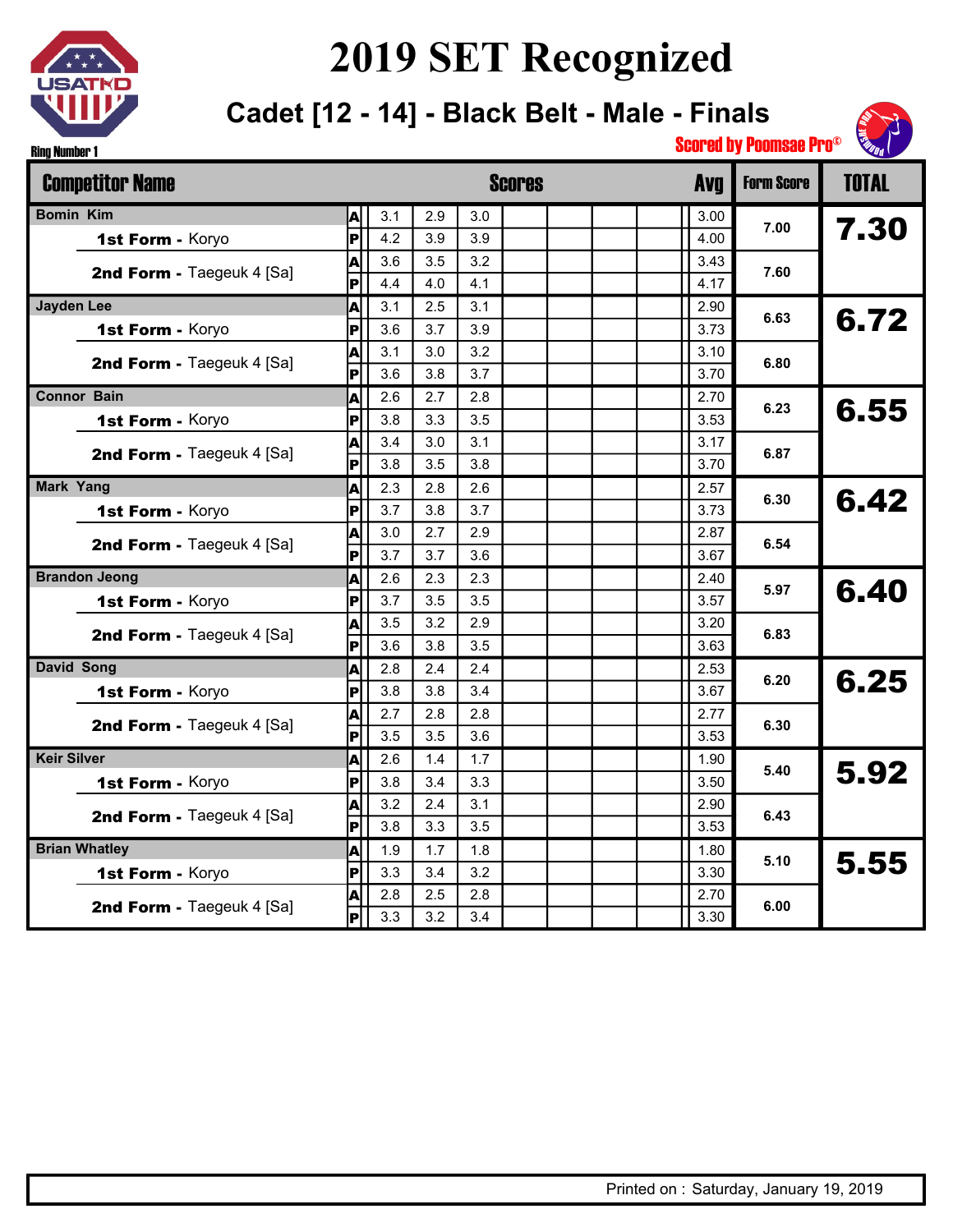

1st Form - Taegeuk 5 [Oh]

1st Form - Taegeuk 5 [Oh]

**Lela McGill** 2.4 2.7 2.2

2nd Form - Keumgang

2nd Form - Keumgang

### **2019 SET Recognized**

**Cadet [12 - 14] - Black Belt - Female - Finals**

| <b>Ring Number 1</b>             |     |     |     |     |               |  |            | <b>Scored by Poomsae Pro®</b> | <b>EURAL</b> |
|----------------------------------|-----|-----|-----|-----|---------------|--|------------|-------------------------------|--------------|
| <b>Competitor Name</b>           |     |     |     |     | <b>Scores</b> |  | <b>Avg</b> | <b>Form Score</b>             | <b>TOTAL</b> |
| Liora Aldiosa                    | A   | 3.5 | 3.3 | 3.4 |               |  | 3.40       |                               |              |
| <b>1st Form - Taegeuk 5 [Oh]</b> | P   | 4.0 | 4.0 | 3.7 |               |  | 3.90       | 7.30                          | 6.85         |
| 2nd Form - Keumgang              | Al  | 2.8 | 2.8 | 2.4 |               |  | 2.67       | 6.40                          |              |
|                                  | IРİ | 3.8 | 3.7 | 3.7 |               |  | 3.73       |                               |              |
| <b>Lydia Lee</b>                 | A   | 3.2 | 2.9 | 3.1 |               |  | 3.07       | 6.80                          |              |
| 1st Form - Taegeuk 5 [Oh]        | Pl  | 3.9 | 3.7 | 3.6 |               |  | 3.73       |                               | 6.50         |
| 2nd Form - Keumgang              | Al  | 2.3 | 2.8 | 2.5 |               |  | 2.53       |                               |              |
|                                  | Pl  | 3.7 | 3.5 | 3.8 |               |  | 3.67       | 6.20                          |              |
| <b>Sophie Lawrence</b>           | IAI | 2.6 | 3.0 | 2.8 |               |  | 2.80       | 6.23                          | 5.82         |
| <b>1st Form - Taegeuk 5 [Oh]</b> | P   | 3.3 | 3.7 | 3.3 |               |  | 3.43       |                               |              |
| 2nd Form - Keumgang              | A   | 2.0 | 2.2 | 2.2 |               |  | 2.13       | 5.40                          |              |
|                                  | Рl  | 3.2 | 3.3 | 3.3 |               |  | 3.27       |                               |              |
| <b>Madison Hall</b>              | A   | 2.8 | 3.0 | 2.9 |               |  | 2.90       |                               | 5.64         |
| <b>1st Form - Taegeuk 5 [Oh]</b> | Pl  | 3.4 | 3.6 | 3.4 |               |  | 3.47       | 6.37                          |              |
|                                  | A   | 1.7 | 2.0 | 1.9 |               |  | 1.87       | 4.90                          |              |
| 2nd Form - Keumgang              | IРİ | 3.2 | 2.7 | 3.2 |               |  | 3.03       |                               |              |
| <b>Yunjin Lee</b>                | A   | 2.5 | 2.9 | 2.4 |               |  | 2.60       | $ -$                          |              |

3.2 3.4 3.3

3.1 3.4 3.1 1.9 2.1 1.6

3.3 3.6 3.3

3.4 3.0 3.0 1.8 2.1 1.9

A P

A P

A P

P

3.30 1.87 3.20

2.43 3.40 1.93 3.13

**5.90**

5.49

5.45

**5.07**

**5.83**

**5.06**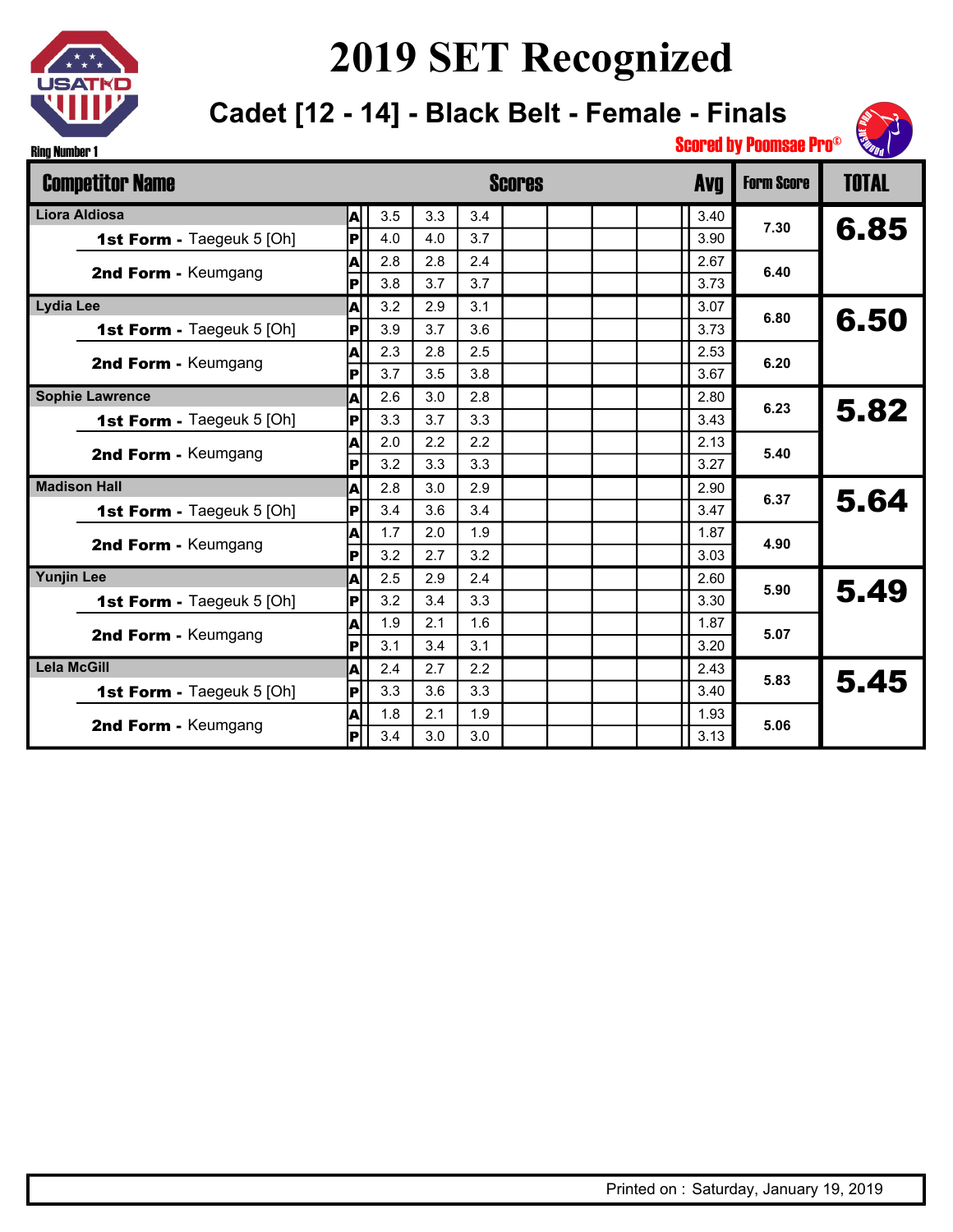

**Drew Walker** 2.5 **All 2.3 1.8 2.5** 

**Yoshimune Otake** 1.0 1.6 2.1

**Brayden Newton All 0.3 1.0 0.3** 

1st Form - Keumgang

1st Form - Keumgang

1st Form - Keumgang

2nd Form - Taegeuk 7 [Chil]

2nd Form - Taegeuk 7 [Chil]

2nd Form - Taegeuk 7 [Chil]

#### **2019 SET Recognized**

**Junior [15 - 17] - Black Belt - Male - Finals**

| Ring Number 5                      |     |     |     |     |               |  |            | <b>Scored by Poomsae Pro®</b> | <b>HEADER</b> |
|------------------------------------|-----|-----|-----|-----|---------------|--|------------|-------------------------------|---------------|
| <b>Competitor Name</b>             |     |     |     |     | <b>Scores</b> |  | <b>Avg</b> | <b>Form Score</b>             | <b>TOTAL</b>  |
| <b>David Lee</b>                   | A   | 3.0 | 3.2 | 3.3 |               |  | 3.17       |                               |               |
| <b>1st Form - Keumgang</b>         |     | 3.8 | 4.1 | 4.2 |               |  | 4.03       | 7.20                          | 7.40          |
|                                    |     | 3.4 | 3.4 | 3.5 |               |  | 3.43       |                               |               |
| <b>2nd Form - Taegeuk 7 [Chil]</b> | IР  | 4.1 | 4.2 | 4.2 |               |  | 4.17       | 7.60                          |               |
| <b>William Shin</b>                | A   | 3.2 | 3.0 | 3.0 |               |  | 3.07       |                               |               |
| <b>1st Form - Keumgang</b>         | IР  | 4.1 | 4.1 | 3.9 |               |  | 4.03       | 7.10                          | 7.25          |
|                                    |     | 3.5 | 3.2 | 3.3 |               |  | 3.33       |                               |               |
| 2nd Form - Taegeuk 7 [Chil]        | IРI | 4.0 | 4.1 | 4.1 |               |  | 4.07       | 7.40                          |               |
| <b>Conner Miller</b>               | A   | 2.7 | 2.9 | 3.1 |               |  | 2.90       |                               |               |
| <b>1st Form - Keumgang</b>         | IPI | 3.7 | 3.7 | 3.9 |               |  | 3.77       | 6.67                          | 6.67          |
|                                    | A   | 3.4 | 2.6 | 2.9 |               |  | 2.97       | 6.67                          |               |
| 2nd Form - Taegeuk 7 [Chil]        | ΙPΙ | 3.7 | 3.7 | 3.7 |               |  | 3.70       |                               |               |
| <b>Dylan Masalleras</b>            | A   | 2.1 | 2.7 | 2.6 |               |  | 2.47       | 6.04                          |               |
| <b>1st Form - Keumgang</b>         | IР  | 3.6 | 3.5 | 3.6 |               |  | 3.57       |                               | 6.49          |
|                                    | A   | 3.3 | 3.1 | 3.2 |               |  | 3.20       | 6.93                          |               |
| 2nd Form - Taegeuk 7 [Chil]        | P   | 3.6 | 3.8 | 3.8 |               |  | 3.73       |                               |               |

 $3.5$  3.2 3.4

 $3.4$   $3.3$   $3.4$ 3.0 2.5 2.6

3.4 3.1 3.3

 $3.3$   $3.3$   $3.7$ 2.7 2.4 2.9

2.7 2.7 2.9

 $2.8$  2.7 2.9 1.4 1.6 0.3

A P

A P

A P

A P

A P

A  $\overline{\mathbf{P}}$  2.20 3.37 2.70 3.37

1.57 3.27 2.67 3.43

0.53 2.77 1.10 2.80 **5.57**

5.82

5.47

3.60

**6.07**

**4.84**

**6.10**

**3.30**

**3.90**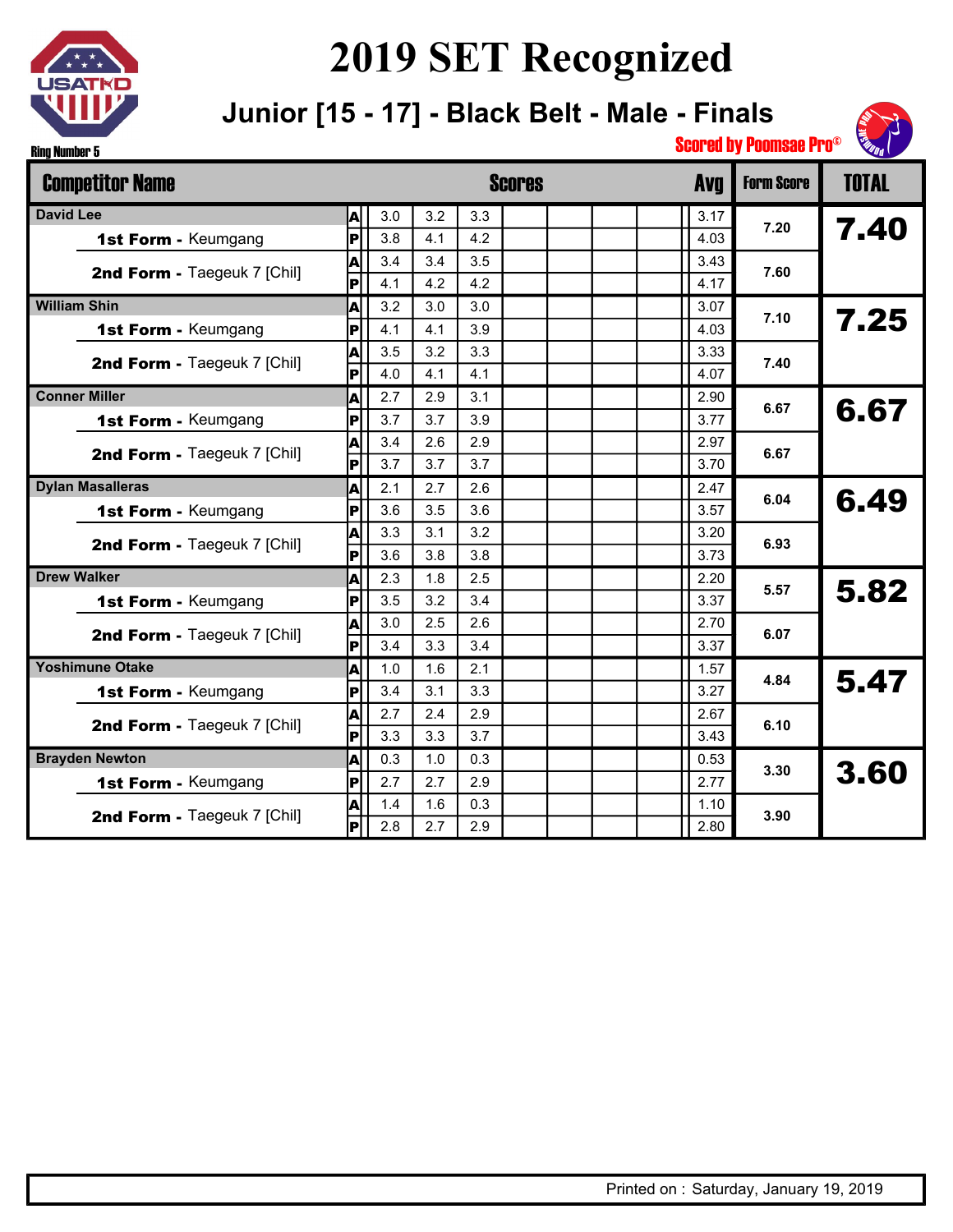

**Junior [15 - 17] - Black Belt - Female - Semi-Finals**



Ring Number 5

| <b>Competitor Name</b>    |    |     |     | <b>Scores</b> | <b>Avg</b> | <b>Form Score</b> | <b>TOTAL</b> |
|---------------------------|----|-----|-----|---------------|------------|-------------------|--------------|
| <b>Riley Sorgee</b>       | A  | 2.8 | 2.8 | 3.4           | 3.00       | 6.63              | 6.63         |
| 1st Form - Taeback        | IР | 3.7 | 3.5 | 3.7           | 3.63       |                   |              |
| <b>Kristina Threlkeld</b> | A  | 3.0 | 2.9 | 2.8           | 2.90       | 6.57              |              |
| 1st Form - Taeback        | P  | 3.7 | 3.7 | 3.6           | 3.67       |                   | 6.57         |
| <b>Seohyun Hwang</b>      | A  | 2.6 | 2.8 | 2.5           | 2.63       | 6.50              |              |
| <b>1st Form - Taeback</b> | P  | 3.9 | 4.0 | 3.7           | 3.87       |                   | 6.50         |
| <b>Seoyeon Park</b>       | A  | 3.0 | 2.9 | 2.4           | 2.77       | 6.50              |              |
| <b>1st Form - Taeback</b> | P  | 3.8 | 3.7 | 3.7           | 3.73       |                   | 6.50         |
| <b>Trinity To</b>         | A  | 3.1 | 2.4 | 2.8           | 2.77       | 6.34              |              |
| <b>1st Form - Taeback</b> | P  | 4.0 | 3.2 | 3.5           | 3.57       |                   | 6.34         |
| <b>Katherine Baker</b>    | A  | 2.6 | 2.4 | 2.8           | 2.60       | 6.10              |              |
| 1st Form - Taeback        | IР | 3.5 | 3.3 | 3.7           | 3.50       |                   | 6.10         |
| Jenna Agpalo              | A  | 2.4 | 2.0 | 2.2           | 2.20       | 5.33              |              |
| 1st Form - Taeback        | IР | 3.3 | 2.9 | 3.2           | 3.13       |                   | 5.33         |
| <b>Emily Bailey</b>       | A  | 2.1 | 2.4 | 2.0           | 2.17       |                   |              |
| <b>1st Form - Taeback</b> | IР | 3.1 | 3.0 | 3.0           | 3.03       | 5.20              | 5.20         |
| <b>Kylie Eskew</b>        | A  | 2.0 | 1.4 | 2.4           | 1.93       | 5.00              |              |
| 1st Form - Taeback        | IР | 3.2 | 2.9 | 3.1           | 3.07       |                   | 5.00         |
| <b>Makiah Bracey</b>      | A  | 1.5 | 1.6 | 1.0           | 1.37       | 4.44              |              |
| 1st Form - Taeback        | P  | 3.2 | 2.8 | 3.2           | 3.07       |                   | 4.44         |
| <b>Mychael Raines</b>     | A  | 1.5 | 1.4 | 0.8           | 1.23       |                   |              |
| 1st Form - Taeback        | P  | 2.9 | 2.7 | 2.7           | 2.77       | 4.00              | 4.00         |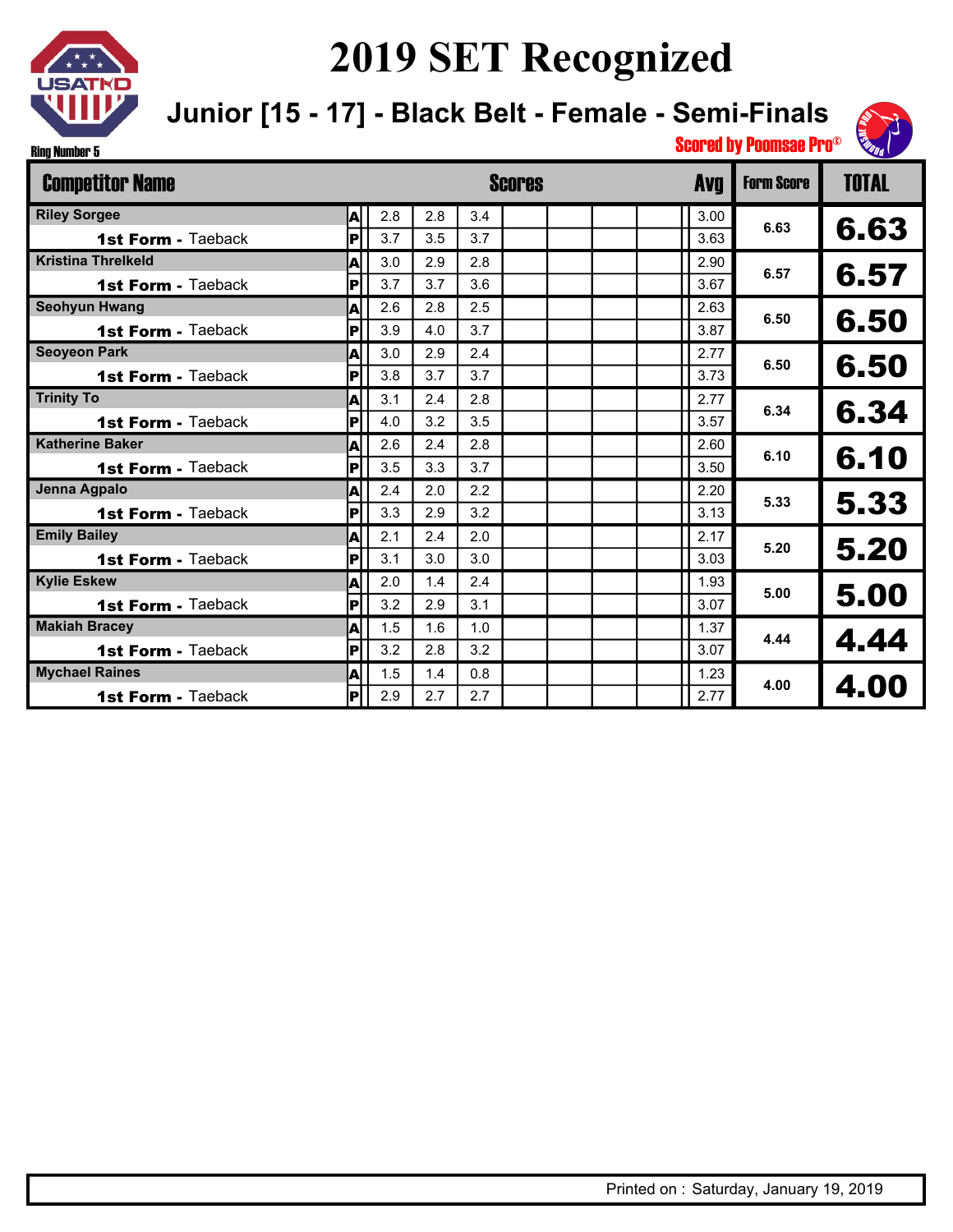

Scored by Poomsae Pro© **Junior [15 - 17] - Black Belt - Female - Finals**

**READER** 

| <b>Ring Number 5</b> |                             |                         |     |     |        |  |            | <u>OGOI GU DJ I OUINOAG I I U</u> | <b>SOUTH</b> |
|----------------------|-----------------------------|-------------------------|-----|-----|--------|--|------------|-----------------------------------|--------------|
|                      | <b>Competitor Name</b>      |                         |     |     | Scores |  | <b>Avg</b> | <b>Form Score</b>                 | <b>TOTAL</b> |
|                      | <b>Seohyun Hwang</b>        | A                       | 3.1 | 3.0 | 3.1    |  | 3.07       |                                   |              |
|                      | 1st Form - Koryo            | P                       | 3.9 | 4.0 | 4.0    |  | 3.97       | 7.04                              | 7.15         |
|                      |                             | A                       | 2.9 | 3.5 | 3.3    |  | 3.23       | 7.26                              |              |
|                      | 2nd Form - Taegeuk 7 [Chil] | $\overline{\mathbf{P}}$ | 4.0 | 4.0 | 4.1    |  | 4.03       |                                   |              |
|                      | <b>Kristina Threlkeld</b>   | A                       | 2.8 | 2.9 | 3.2    |  | 2.97       | 6.87                              |              |
|                      | 1st Form - Koryo            | P                       | 3.7 | 3.9 | 4.1    |  | 3.90       |                                   | 6.85         |
|                      |                             | A                       | 2.7 | 3.1 | 3.2    |  | 3.00       | 6.83                              |              |
|                      | 2nd Form - Taegeuk 7 [Chil] | lPl                     | 3.5 | 3.9 | 4.1    |  | 3.83       |                                   |              |
|                      | <b>Seoyeon Park</b>         | A                       | 3.1 | 2.6 | 3.2    |  | 2.97       | 6.80                              |              |
|                      | 1st Form - Koryo            | P                       | 3.8 | 3.8 | 3.9    |  | 3.83       |                                   | 6.83         |
|                      |                             | A                       | 2.6 | 3.4 | 3.1    |  | 3.03       | 6.86                              |              |
|                      | 2nd Form - Taegeuk 7 [Chil] | lрl                     | 3.6 | 4.0 | 3.9    |  | 3.83       |                                   |              |
| <b>Trinity To</b>    |                             | A                       | 2.7 | 2.8 | 3.3    |  | 2.93       |                                   |              |
|                      | 1st Form - Koryo            | P                       | 3.7 | 3.6 | 3.9    |  | 3.73       | 6.66                              | 6.67         |
|                      |                             | A                       | 2.8 | 3.2 | 3.0    |  | 3.00       |                                   |              |
|                      | 2nd Form - Taegeuk 7 [Chil] | P                       | 3.8 | 3.4 | 3.8    |  | 3.67       | 6.67                              |              |
|                      | <b>Riley Sorgee</b>         | A                       | 3.0 | 2.2 | 3.1    |  | 2.77       |                                   |              |
|                      | 1st Form - Koryo            | P                       | 3.5 | 3.4 | 3.6    |  | 3.50       | 6.27                              | 6.57         |
|                      |                             | A                       | 2.9 | 3.4 | 3.2    |  | 3.17       |                                   |              |
|                      | 2nd Form - Taegeuk 7 [Chil] | Þ                       | 3.7 | 3.8 | 3.6    |  | 3.70       | 6.87                              |              |
|                      | <b>Katherine Baker</b>      | A                       | 2.3 | 2.7 | 2.8    |  | 2.60       |                                   |              |
|                      | 1st Form - Koryo            | P                       | 3.6 | 3.8 | 4.0    |  | 3.80       | 6.40                              | 6.42         |
|                      |                             | A                       | 2.4 | 2.8 | 2.8    |  | 2.67       |                                   |              |
|                      | 2nd Form - Taegeuk 7 [Chil] | lPl                     | 3.7 | 3.6 | 4.0    |  | 3.77       | 6.44                              |              |
|                      | <b>Emily Bailey</b>         | A                       | 2.2 | 1.5 | 2.2    |  | 1.97       |                                   |              |
|                      | 1st Form - Koryo            | $ {\mathsf p} $         | 3.0 | 3.3 | 3.3    |  | 3.20       | 5.17                              | 5.41         |
|                      |                             | A                       | 2.1 | 3.0 | 2.6    |  | 2.57       |                                   |              |
|                      | 2nd Form - Taegeuk 7 [Chil] | P                       | 3.1 | 3.1 | 3.0    |  | 3.07       | 5.64                              |              |
|                      | Jenna Agpalo                | A                       | 1.1 | 1.5 | 0.3    |  | 0.97       |                                   |              |
|                      | 1st Form - Koryo            | P                       | 2.7 | 3.2 | 2.7    |  | 2.87       | 3.84                              | 4.29         |
|                      |                             | A                       | 1.3 | 1.8 | 2.3    |  | 1.80       |                                   |              |
|                      | 2nd Form - Taegeuk 7 [Chil] | $\vert$ P $\vert$       | 3.1 | 2.9 | 2.8    |  | 2.93       | 4.73                              |              |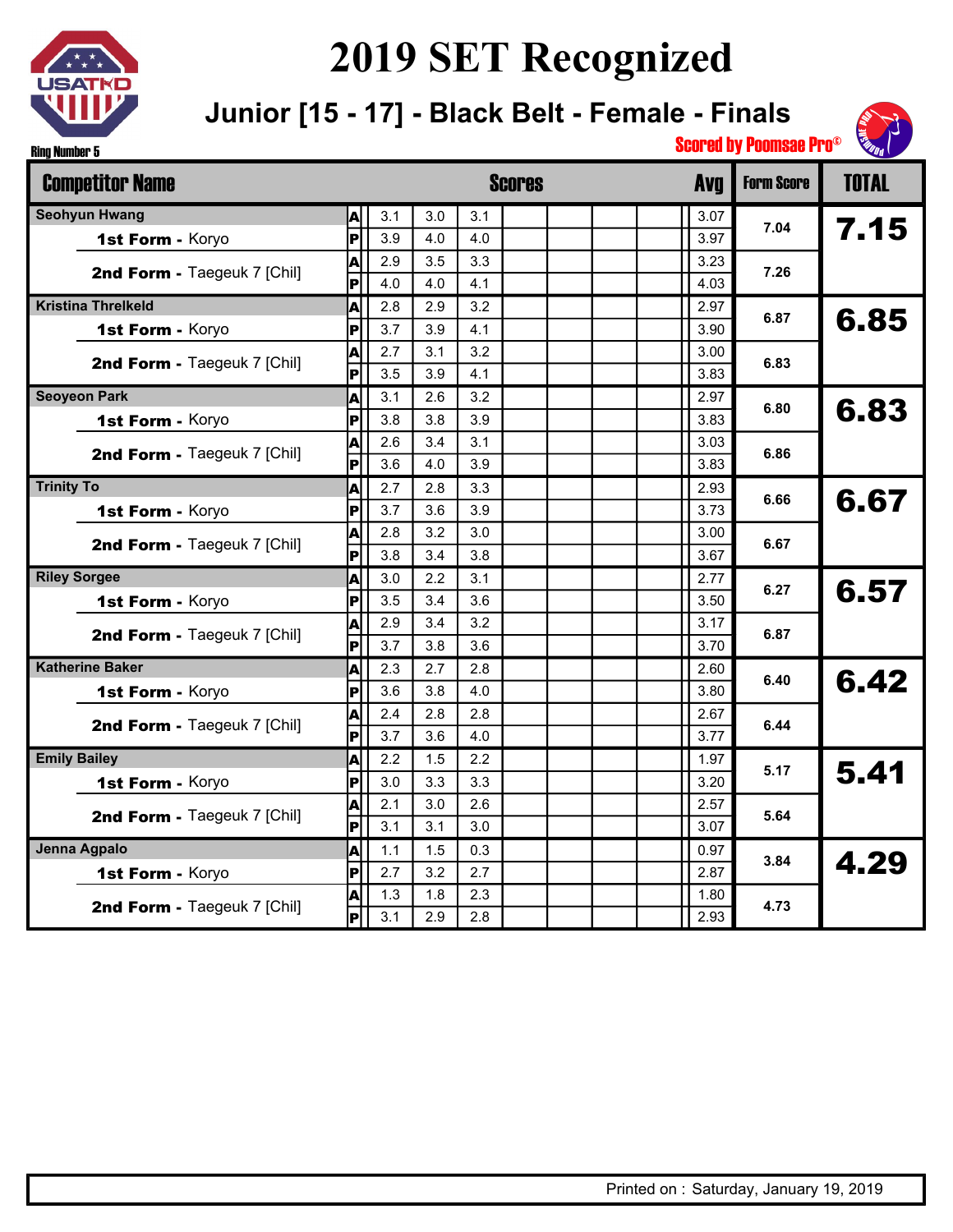

**Under 30 [18 - 30] - Black Belt - Male - Finals**



|                     | <b>Competitor Name</b>      |     |     |     |     | <b>Scores</b> |  | <b>Avg</b> | <b>Form Score</b> | <b>TOTAL</b> |
|---------------------|-----------------------------|-----|-----|-----|-----|---------------|--|------------|-------------------|--------------|
|                     | <b>Young Min Lee</b>        | A   | 3.1 | 3.3 | 3.5 |               |  | 3.30       |                   |              |
|                     | 1st Form - Keumgang         | Þ   | 4.4 | 4.1 | 4.3 |               |  | 4.27       | 7.57              | 7.55         |
|                     |                             | A   | 3.3 | 3.1 | 3.3 |               |  | 3.23       | 7.53              |              |
|                     | 2nd Form - Taegeuk 7 [Chil] | IР  | 4.3 | 4.2 | 4.4 |               |  | 4.30       |                   |              |
| <b>Daniel Lee</b>   |                             | A   | 2.9 | 3.3 | 3.4 |               |  | 3.20       | 7.50              |              |
|                     | 1st Form - Keumgang         | P   | 4.1 | 4.3 | 4.5 |               |  | 4.30       |                   | 7.30         |
|                     | 2nd Form - Taegeuk 7 [Chil] | A   | 2.9 | 2.9 | 3.3 |               |  | 3.03       | 7.10              |              |
|                     |                             | IРI | 4.1 | 3.9 | 4.2 |               |  | 4.07       |                   |              |
| <b>Shay Tippens</b> |                             | A   | 2.5 | 2.8 | 2.1 |               |  | 2.47       | 6.14              |              |
|                     | <b>1st Form - Keumgang</b>  | P   | 3.7 | 3.8 | 3.5 |               |  | 3.67       |                   | 6.57         |
|                     | 2nd Form - Taegeuk 7 [Chil] | A   | 3.2 | 3.3 | 3.2 |               |  | 3.23       | 7.00              |              |
|                     |                             | IРI | 3.8 | 3.7 | 3.8 |               |  | 3.77       |                   |              |
| <b>Kyle Miles</b>   |                             | A   | 1.3 | 1.9 | 1.5 |               |  | 1.57       | 4.97              | 5.54         |
|                     | <b>1st Form - Keumgang</b>  | p   | 3.4 | 3.6 | 3.2 |               |  | 3.40       |                   |              |
|                     | 2nd Form - Taegeuk 7 [Chil] | A   | 2.8 | 2.5 | 2.6 |               |  | 2.63       | 6.10              |              |
|                     |                             | P   | 3.5 | 3.4 | 3.5 |               |  | 3.47       |                   |              |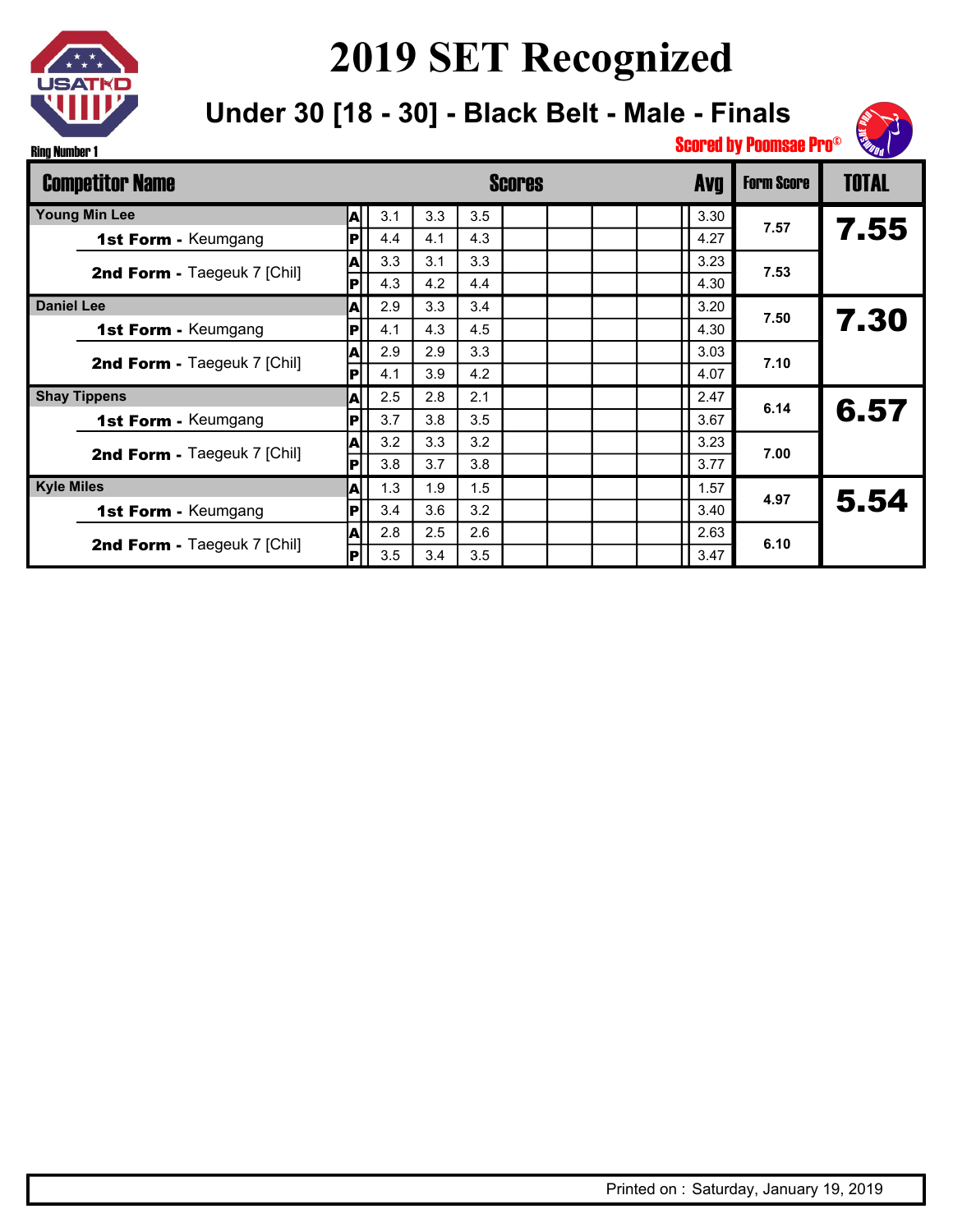

**Under 30 [18 - 30] - Black Belt - Female - Finals**



|           | <b>Competitor Name</b>     |   |     |     |     | <b>Scores</b> |  | Avc  | <b>Form Score</b> | <b>TOTAL</b> |
|-----------|----------------------------|---|-----|-----|-----|---------------|--|------|-------------------|--------------|
| Amy Lykim |                            |   | 3.7 | 3.1 | 3.2 |               |  | 3.33 | 7.23              |              |
|           | 1st Form - Taegeuk 6 [Yuk] |   | 4.0 | 3.8 | 3.9 |               |  | 3.90 |                   | 7.18         |
|           | 2nd Form - Shipjin         |   | 3.2 | 3.1 | 3.1 |               |  | 3.13 | 7.13              |              |
|           |                            |   | 3.9 | 4.2 | 3.9 |               |  | 4.00 |                   |              |
|           | Jessika Pace               | A | 3.1 | 3.0 | 3.0 |               |  | 3.03 | 6.56              |              |
|           | 1st Form - Taegeuk 6 [Yuk] |   | 3.4 | 3.6 | 3.6 |               |  | 3.53 |                   | 6.16         |
|           | 2nd Form - Shipjin         |   | 2.8 | 2.4 | 2.1 |               |  | 2.43 | 5.76              |              |
|           |                            |   | 3.4 | 3.4 | 3.2 |               |  | 3.33 |                   |              |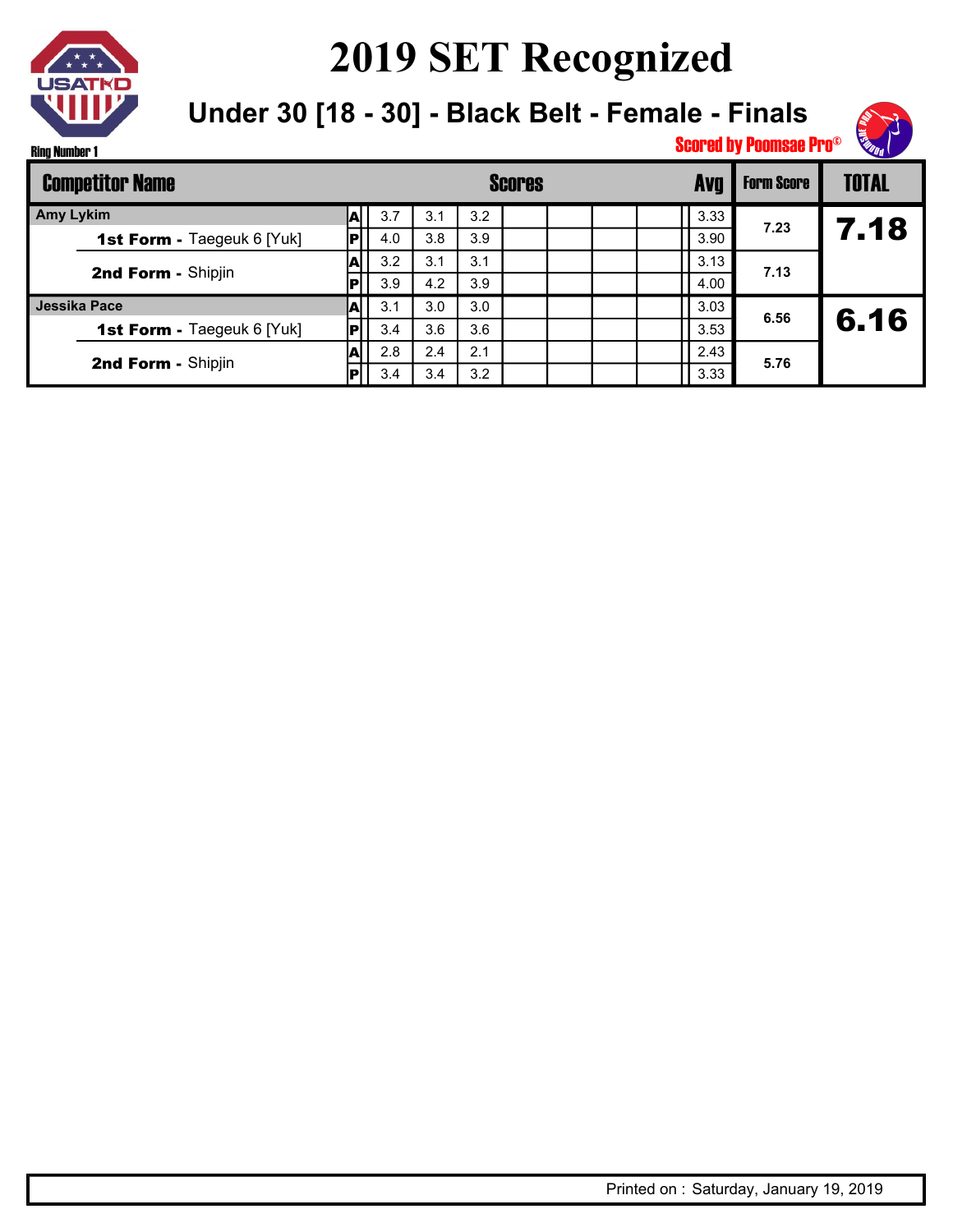

**Under 40 [31 - 40] - Black Belt - Female - Finals**



| <b>Competitor Name</b> |                                   |   |     |     |     | <b>Scores</b> | <b>Form Score</b> | <b>TOTAL</b> |      |      |
|------------------------|-----------------------------------|---|-----|-----|-----|---------------|-------------------|--------------|------|------|
| <b>Adair M</b>         |                                   | A | 2.5 | 2.8 | 3.0 |               |                   | 2.77         | 6.24 |      |
|                        | <b>1st Form - Taegeuk 6 [Yuk]</b> |   | 3.8 | 3.4 | 3.2 |               |                   | 3.47         |      | 6.10 |
|                        | 2nd Form - Shipjin                |   | 2.5 | 2.2 | 2.6 |               |                   | 2.43         | 5.96 |      |
|                        |                                   | P | 3.6 | 3.6 | 3.4 |               |                   | 3.53         |      |      |
|                        | <b>Janie Justice</b>              |   | 2.5 | 2.7 | 2.5 |               |                   | 2.57         | 6.04 |      |
|                        | 1st Form - Taegeuk 6 [Yuk]        |   | 3.7 | 3.7 | 3.0 |               |                   | 3.47         |      | 6.02 |
|                        |                                   |   | 2.0 | 2.5 | 2.5 |               |                   | 2.33         | 6.00 |      |
|                        | 2nd Form - Shipjin                |   | 3.8 | 3.8 | 3.4 |               |                   | 3.67         |      |      |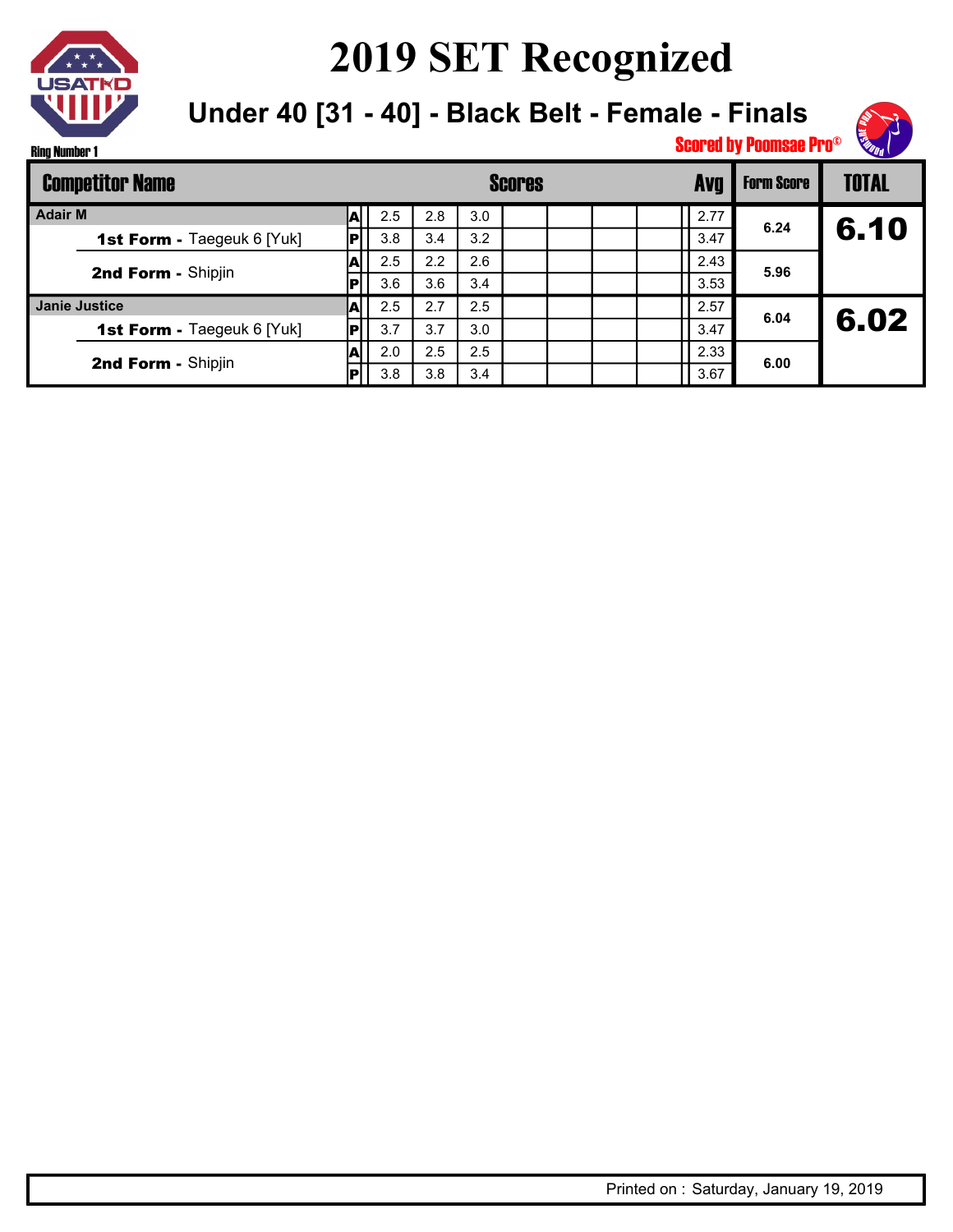

2nd Form - Shipjin

## **2019 SET Recognized**

**Under 50 [ 41 - 50] - Black Belt - Male - Finals**

3.3 3.5 3.4

A P



3.40

**5.03**

Form Score | TOTAL Scored by Poomsae Pro© Competitor Name **Scores Avg Wright Outland All 2.4 2.5 2.1** 3.4 3.4 3.4 2.1 0.6 2.2 1st Form - Chonkwon A P 2.33 3.40 1.63 **5.73** 5.38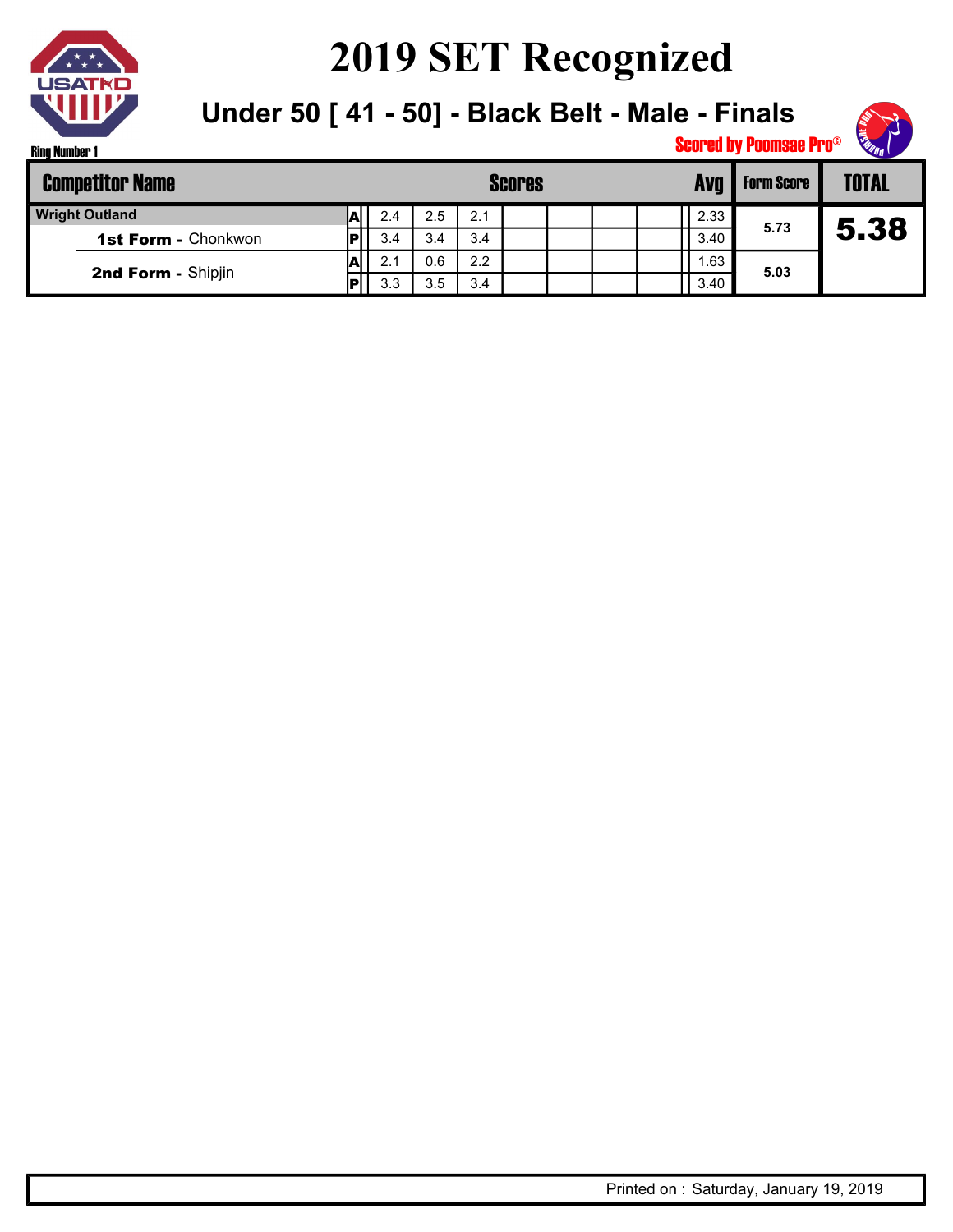

**Under 50 [ 41 - 50] - Black Belt - Female - Finals**



| <b>Competitor Name</b>     | Al |     |     |     |  |  | Avq  | <b>Form Score</b> | <b>TOTAL</b> |
|----------------------------|----|-----|-----|-----|--|--|------|-------------------|--------------|
| <b>Kristin Masalleras</b>  |    | 3.0 | 2.5 | 2.4 |  |  | 2.63 |                   |              |
| 1st Form - Keumgang        | P  | 3.7 | 3.6 | 3.6 |  |  | 3.63 | 6.26              | 6.25         |
| 2nd Form - Jitae           | A  | 2.7 | 2.8 | 2.4 |  |  | 2.63 | 6.23              |              |
|                            |    | 3.6 | 3.7 | 3.5 |  |  | 3.60 |                   |              |
| <b>Shawn Shuler</b>        |    | 2.5 | 2.6 | 1.9 |  |  | 2.33 | 5.53              | 5.42         |
| 1st Form - Keumgang        | P  | 3.1 | 3.4 | 3.1 |  |  | 3.20 |                   |              |
| 2nd Form - Jitae           |    | 2.6 | 2.4 | 1.6 |  |  | 2.20 | 5.30              |              |
|                            |    | 3.0 | 3.4 | 2.9 |  |  | 3.10 |                   |              |
| <b>Kerith Lawrence</b>     | A  | 1.2 | 1.7 | 1.0 |  |  | 1.30 | 4.07              | 4.42         |
| <b>1st Form - Keumgang</b> |    | 2.7 | 2.9 | 2.7 |  |  | 2.77 |                   |              |
| 2nd Form - Jitae           |    | 2.5 | 2.0 | 1.0 |  |  | 1.83 | 4.76              |              |
|                            | Р  | 3.1 | 2.8 | 2.9 |  |  | 2.93 |                   |              |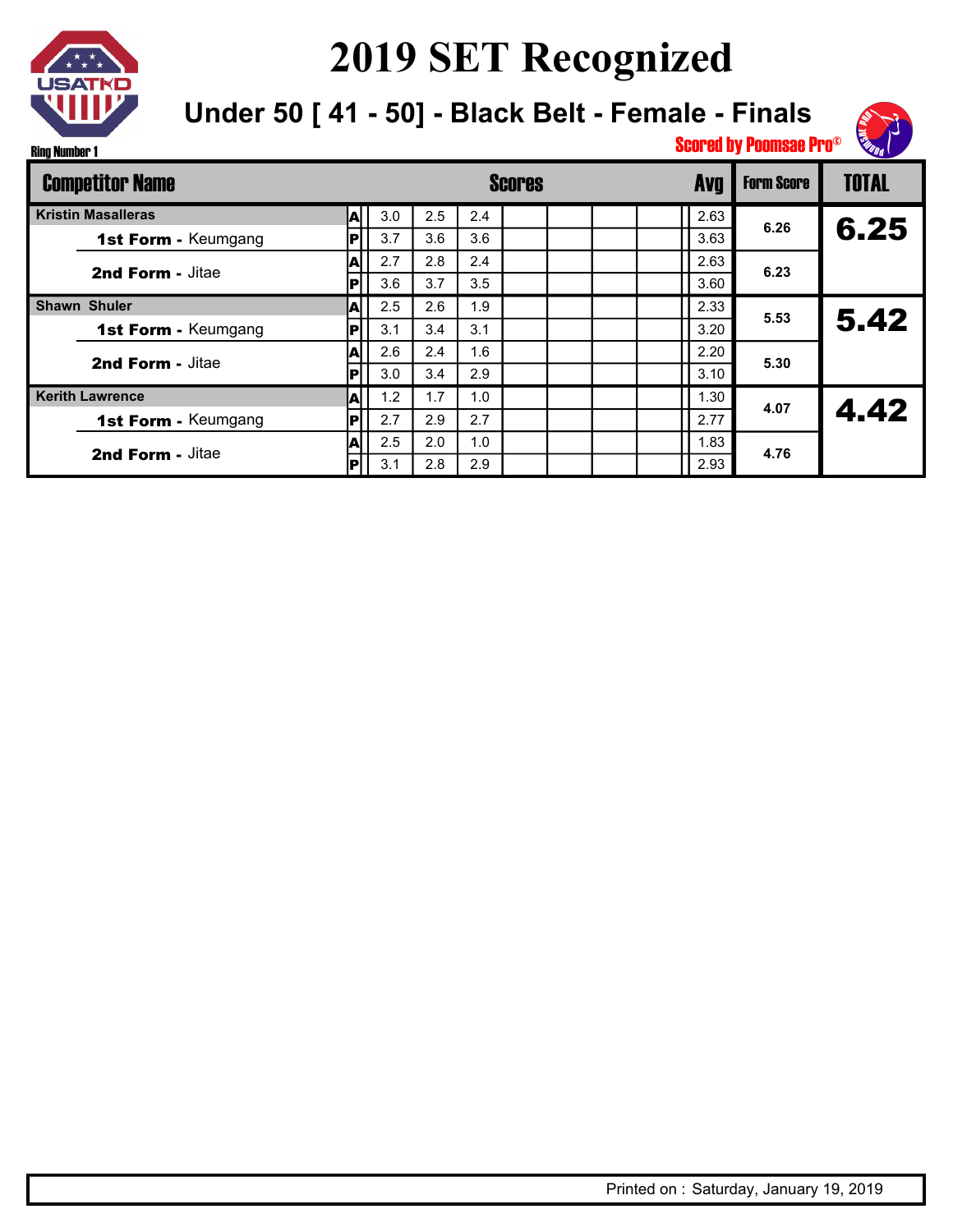

**Under 60 [51 - 60] - Black Belt - Female - Finals**



Form Score | TOTAL Scored by Poomsae Pro© Competitor Name **Scores Avg** Ring Number 1 **Michelle Sutton** 0.9 0.9 0.9 3.0 3.0 3.4 3.0 3.0 3.2  $1.5$  2.2 2.1 1st Form - Keumgang A P A P 0.90 3.13 1.93 3.07 2nd Form - Jitae **4.03 5.00** 4.52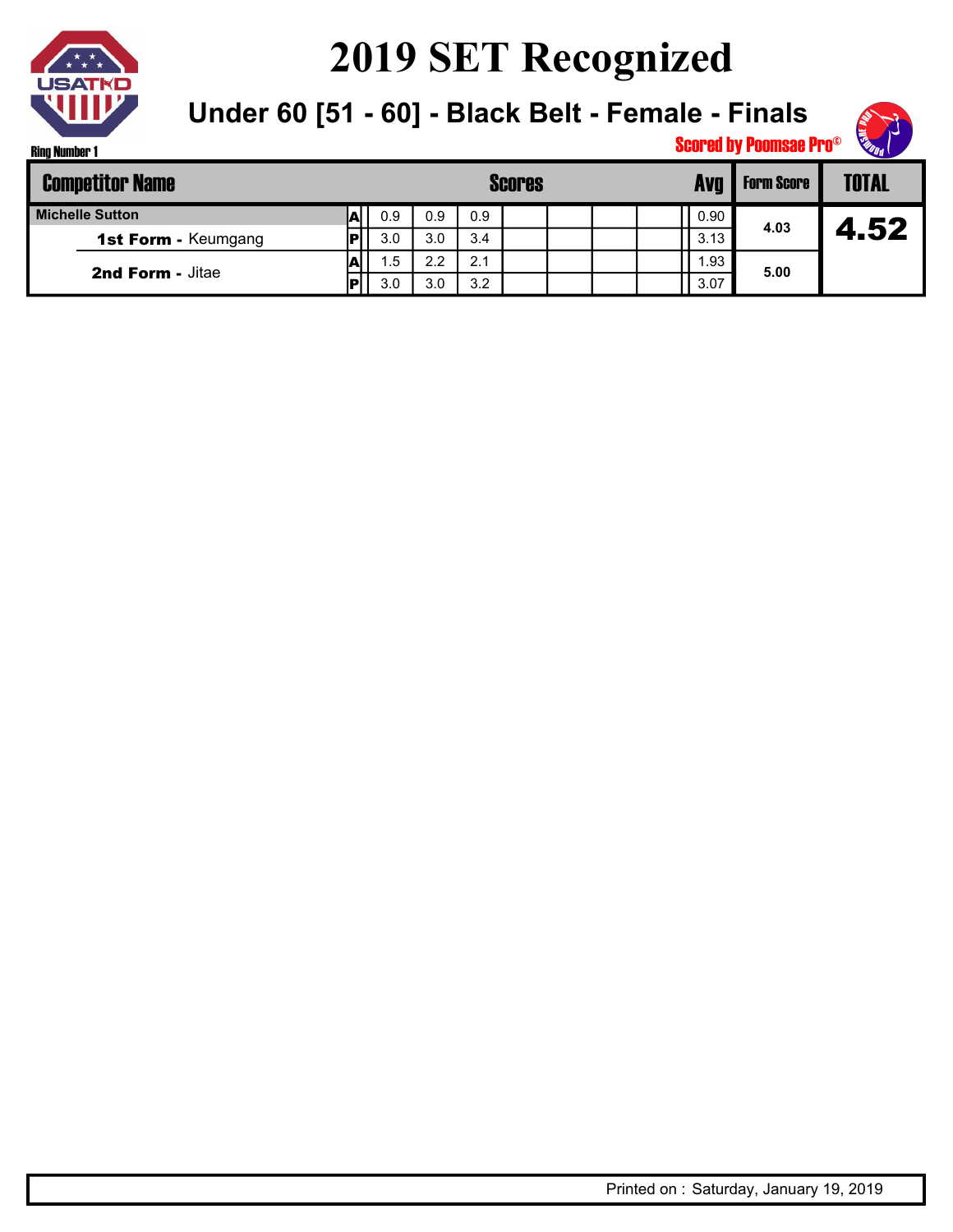

**Youth Pairs [10 -11] - Black Belt - Coed - Finals**



Ring Number 1

| <b>Competitor Name</b>            |          |     |     |     | Scores |  | <b>Avg</b> | <b>Form Score</b> | <b>TOTAL</b> |
|-----------------------------------|----------|-----|-----|-----|--------|--|------------|-------------------|--------------|
| <b>Phillip/Jinseo</b>             | A        | 3.1 | 3.1 | 3.1 |        |  | 3.10       | 6.90              |              |
| <b>1st Form - Taegeuk 8 [Pal]</b> | IР       | 3.5 | 4.0 | 3.9 |        |  | 3.80       |                   | 7.04         |
|                                   | A        | 3.2 | 3.0 | 3.0 |        |  | 3.07       | 7.17              |              |
| 2nd Form - Koryo                  | P        | 4.2 | 4.1 | 4.0 |        |  | 4.10       |                   |              |
| Nam/Abigail                       | A        | 2.8 | 3.0 | 3.1 |        |  | 2.97       | 6.60              | 6.50         |
| <b>1st Form - Taegeuk 8 [Pal]</b> | IР       | 3.5 | 3.9 | 3.5 |        |  | 3.63       |                   |              |
| 2nd Form - Koryo                  | A        | 2.7 | 2.7 | 2.7 |        |  | 2.70       | 6.40              |              |
|                                   | P        | 3.6 | 3.8 | 3.7 |        |  | 3.70       |                   |              |
| Danhui/Elizabeth                  | <b>A</b> | 2.8 | 2.9 | 3.2 |        |  | 2.97       | 6.30              | 6.22         |
| <b>1st Form - Taegeuk 8 [Pal]</b> | P        | 3.2 | 3.2 | 3.6 |        |  | 3.33       |                   |              |
| 2nd Form - Koryo                  | A        | 3.0 | 2.2 | 2.9 |        |  | 2.70       | 6.13              |              |
|                                   | P        | 3.5 | 3.3 | 3.5 |        |  | 3.43       |                   |              |
| Ryan/Danhui/Hyunwoo               | A        | 3.2 | 2.8 | 2.4 |        |  | 2.80       | 6.37              | 6.19         |
| <b>1st Form - Taegeuk 4 [Sa]</b>  | lPİ      | 3.7 | 3.5 | 3.5 |        |  | 3.57       |                   |              |
| 2nd Form - Taegeuk 8 [Pal]        | A        | 2.8 | 2.7 | 2.4 |        |  | 2.63       | 6.00              |              |
|                                   | P        | 3.6 | 3.3 | 3.2 |        |  | 3.37       |                   |              |
| Hyunwoo/Victoria                  | A        | 2.3 | 1.6 | 1.9 |        |  | 1.93       | 5.00              | 4.88         |
| <b>1st Form - Taegeuk 8 [Pal]</b> | P        | 2.9 | 3.0 | 3.3 |        |  | 3.07       |                   |              |
| 2nd Form - Koryo                  | A        | 2.4 | 1.4 | 1.7 |        |  | 1.83       | 4.76              |              |
|                                   | P        | 2.9 | 2.8 | 3.1 |        |  | 2.93       |                   |              |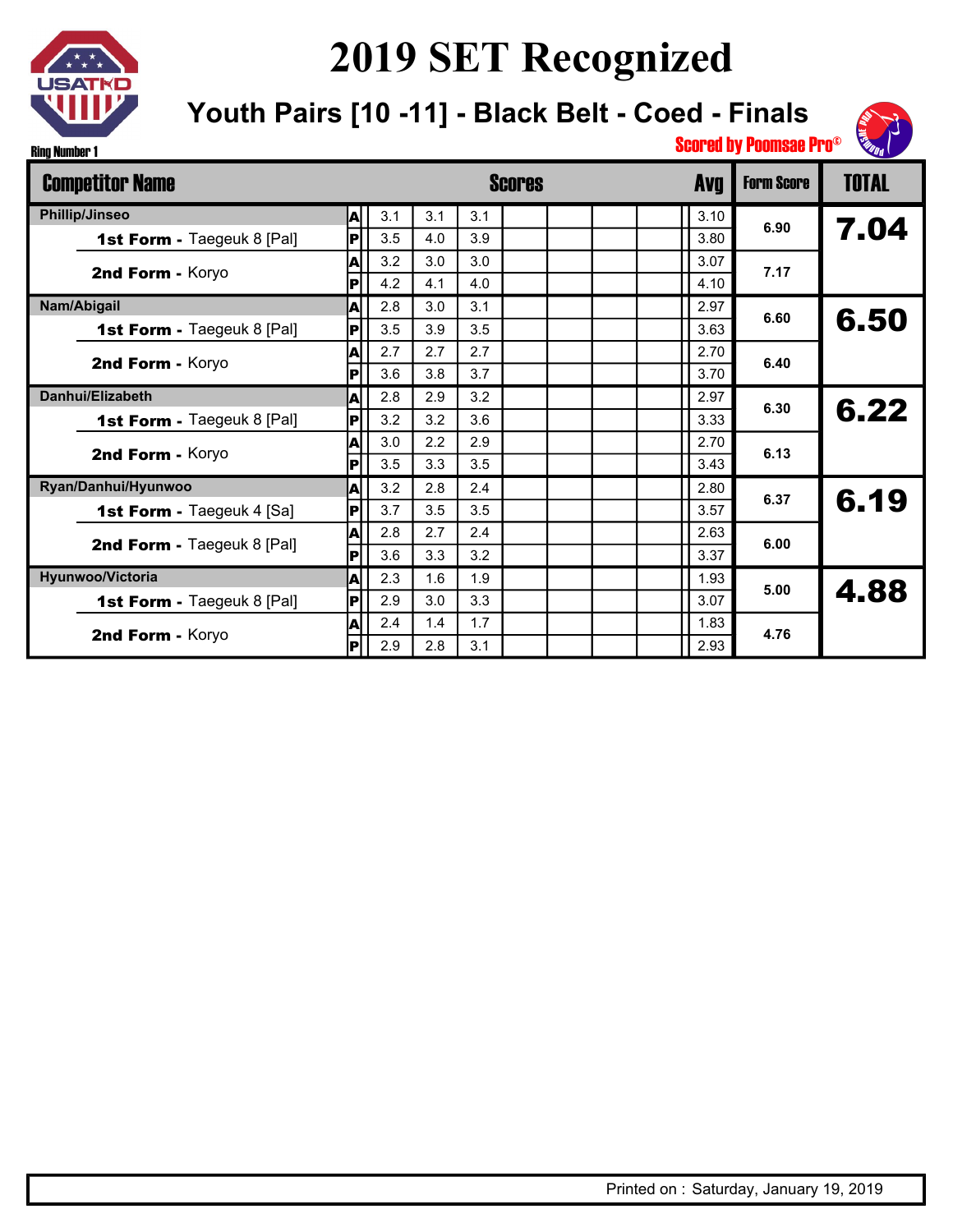

**Pairs - Cadet [12 - 14] - Black Belt - Male - Finals**



Ring Number 1

|                           | <b>Competitor Name</b>     |    |     |     | <b>Scores</b> |  |  | <b>Form Score</b> | <b>TOTAL</b> |      |
|---------------------------|----------------------------|----|-----|-----|---------------|--|--|-------------------|--------------|------|
| Bomin/Sean/Jayden         |                            | A  | 3.4 | 3.4 | 3.0           |  |  | 3.27              |              |      |
|                           | 1st Form - Taegeuk 6 [Yuk] |    | 4.1 | 3.9 | 4.0           |  |  | 4.00              | 7.27         | 7.36 |
|                           |                            | Al | 3.4 | 3.4 | 3.3           |  |  | 3.37              | 7.44         |      |
|                           | 2nd Form - Taegeuk 5 [Oh]  |    | 4.0 | 4.1 | 4.1           |  |  | 4.07              |              |      |
|                           | <b>Keith/Mark/David</b>    | Al | 3.2 | 3.1 | 2.6           |  |  | 2.97              | 6.70         |      |
|                           | 1st Form - Taegeuk 6 [Yuk] |    | 3.6 | 3.7 | 3.9           |  |  | 3.73              |              | 6.50 |
|                           |                            |    | 2.3 | 3.2 | 2.7           |  |  | 2.73              | 6.30         |      |
| 2nd Form - Taegeuk 5 [Oh] |                            |    | 3.5 | 3.6 | 3.6           |  |  | 3.57              |              |      |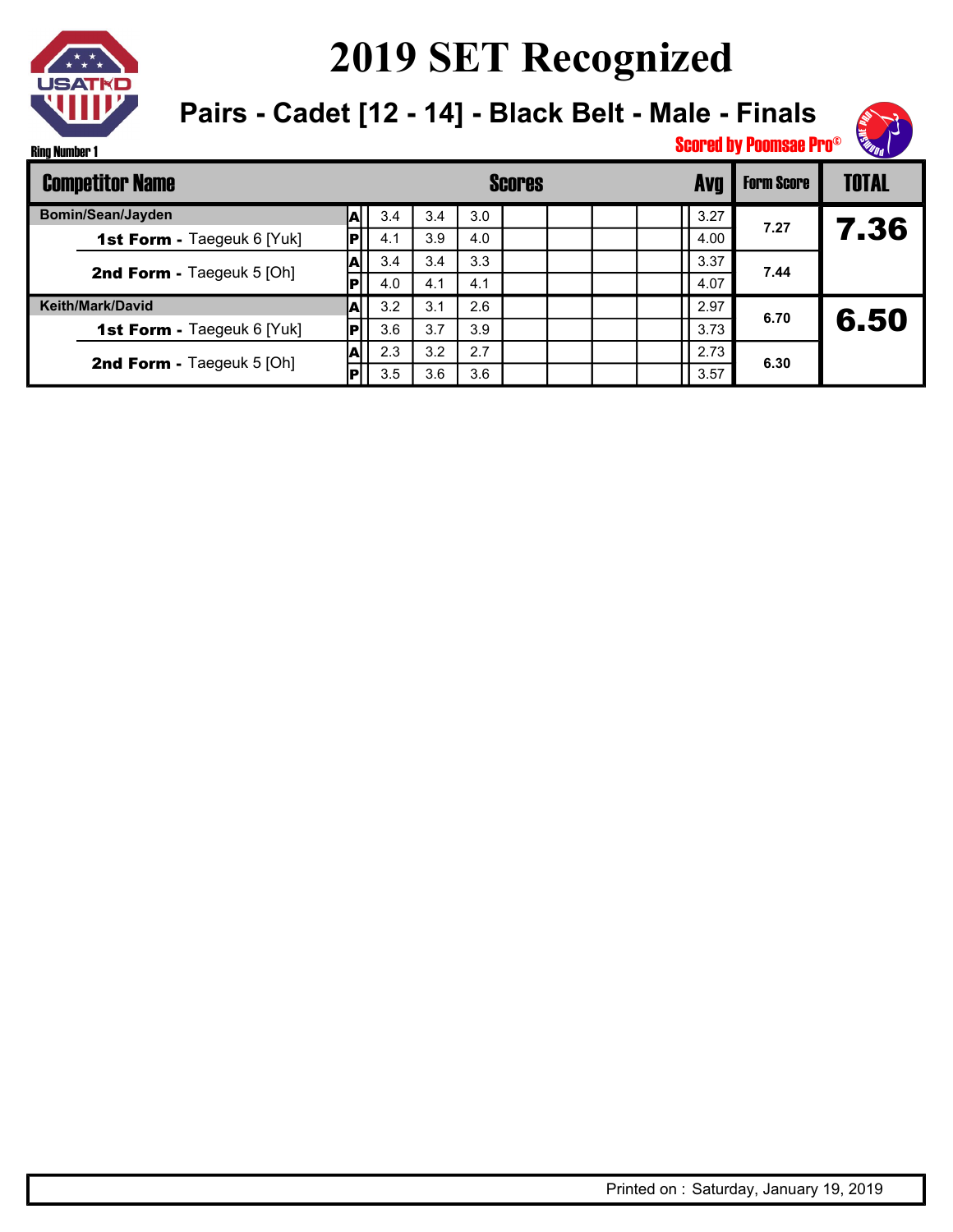

**Pairs - Cadet [12 - 14] - Black Belt - Coed - Finals**



| <b>Competitor Name</b>            |     |     |     |     | <b>Scores</b> |  | <b>Avq</b> | <b>Form Score</b> | <b>TOTAL</b> |
|-----------------------------------|-----|-----|-----|-----|---------------|--|------------|-------------------|--------------|
| Aldiosa/Kim                       | A   | 3.4 | 3.3 | 3.2 |               |  | 3.30       | 7.23              |              |
| <b>1st Form - Taegeuk 5 [Oh]</b>  | P   | 4.0 | 4.0 | 3.8 |               |  | 3.93       |                   | 7.22         |
| 2nd Form - Taegeuk 6 [Yuk]        | A   | 3.3 | 3.4 | 2.8 |               |  | 3.17       | 7.20              |              |
|                                   | IР  | 3.9 | 4.3 | 3.9 |               |  | 4.03       |                   |              |
| Song/Lee                          | A   | 3.2 | 3.0 | 3.3 |               |  | 3.17       | 7.00              | 6.92         |
| 1st Form - Taegeuk 5 [Oh]         | lP. | 4.0 | 3.7 | 3.8 |               |  | 3.83       |                   |              |
| <b>2nd Form - Taegeuk 6 [Yuk]</b> | A   | 2.9 | 3.1 | 3.2 |               |  | 3.07       | 6.84              |              |
|                                   | IР  | 3.8 | 3.6 | 3.9 |               |  | 3.77       |                   |              |
| Lee/Yang                          | A   | 3.0 | 2.6 | 3.2 |               |  | 2.93       | 6.50              | 6.45         |
| <b>1st Form - Taegeuk 5 [Oh]</b>  | P   | 3.6 | 3.5 | 3.6 |               |  | 3.57       |                   |              |
| 2nd Form - Taegeuk 6 [Yuk]        | A   | 2.6 | 2.9 | 3.1 |               |  | 2.87       | 6.40              |              |
|                                   | IР  | 3.6 | 3.5 | 3.5 |               |  | 3.53       |                   |              |
| <b>Bain/McGill</b>                | ΙA  | 2.6 | 2.6 | 2.8 |               |  | 2.67       | 6.10              | 5.97         |
| <b>1st Form - Taegeuk 5 [Oh]</b>  | lpl | 3.5 | 3.2 | 3.6 |               |  | 3.43       |                   |              |
| 2nd Form - Taegeuk 6 [Yuk]        | A   | 2.4 | 2.7 | 2.6 |               |  | 2.57       | 5.84              |              |
|                                   | P   | 3.3 | 3.1 | 3.4 |               |  | 3.27       |                   |              |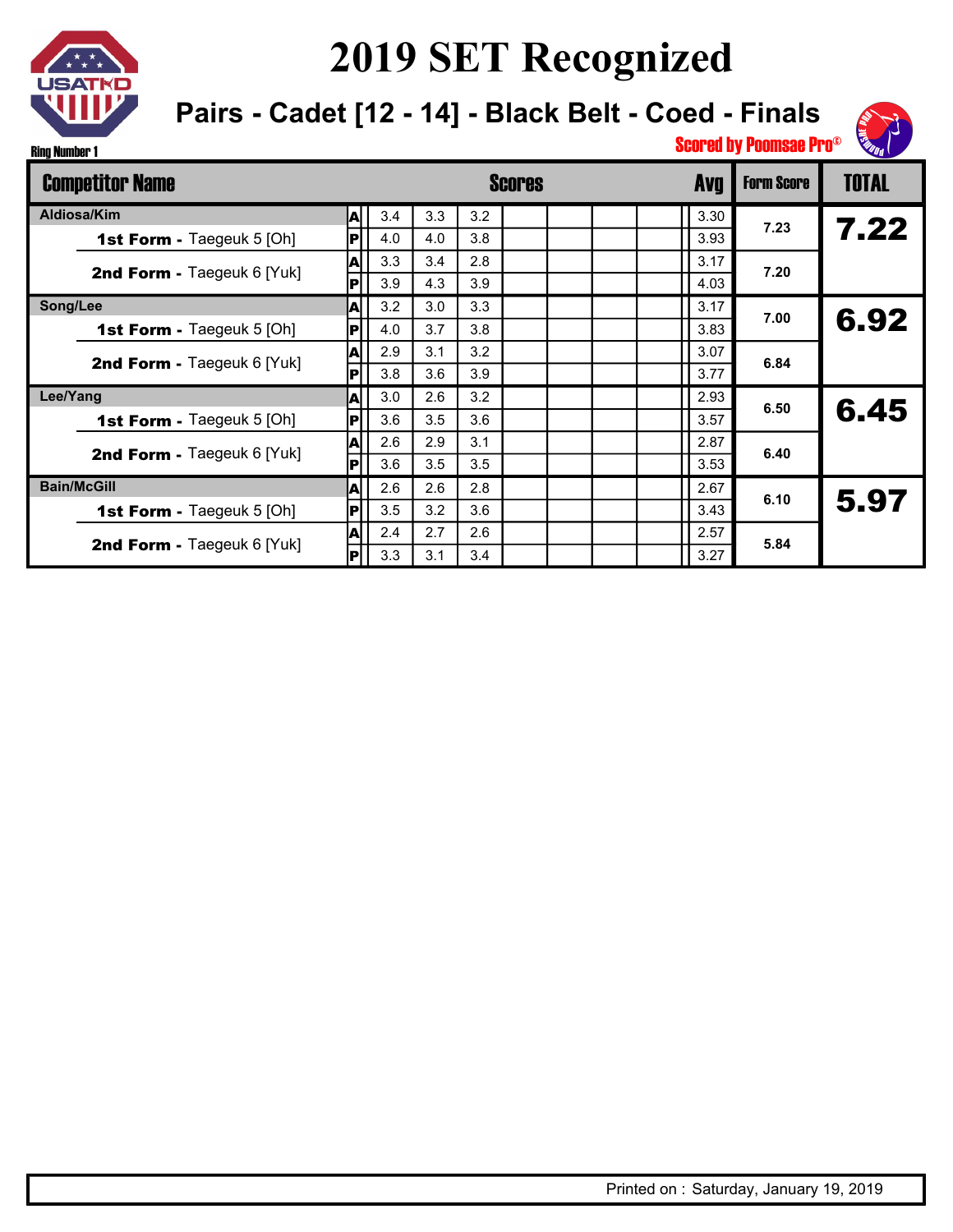

**Pairs - Junior [15 - 17] - Black Belt - Coed - Finals**



Ring Number 5

| <b>Competitor Name</b> |                                  |    |     |     |     | <b>Scores</b> |  | <b>Avg</b> | <b>Form Score</b> | <b>TOTAL</b> |
|------------------------|----------------------------------|----|-----|-----|-----|---------------|--|------------|-------------------|--------------|
|                        | <b>D LEE, S HWANG</b>            | Al | 3.1 | 3.4 | 3.2 |               |  | 3.23       |                   |              |
|                        | 1st Form - Taeback               | P  | 4.1 | 4.0 | 4.0 |               |  | 4.03       | 7.26              | 7.27         |
|                        |                                  | A  | 3.2 | 3.4 | 3.2 |               |  | 3.27       | 7.27              |              |
|                        | <b>2nd Form - Taegeuk 5 [Oh]</b> | Р  | 4.1 | 3.8 | 4.1 |               |  | 4.00       |                   |              |
|                        | <b>W SHIN, S PARK</b>            | Al | 3.2 | 3.3 | 3.2 |               |  | 3.23       | 7.16              |              |
|                        | 1st Form - Taeback               | P  | 3.9 | 4.0 | 3.9 |               |  | 3.93       |                   | 7.20         |
|                        | 2nd Form - Taegeuk 5 [Oh]        | A  | 3.3 | 3.4 | 3.3 |               |  | 3.33       | 7.23              |              |
|                        |                                  |    | 3.8 | 3.9 | 4.0 |               |  | 3.90       |                   |              |
|                        | <b>K ESKEW, D WALKER</b>         | A  | 2.5 | 2.5 | 2.8 |               |  | 2.60       | 6.07              | 5.87         |
|                        | <b>1st Form - Taeback</b>        | P  | 3.3 | 3.5 | 3.6 |               |  | 3.47       |                   |              |
|                        |                                  | Al | 2.7 | 2.0 | 2.2 |               |  | 2.30       | 5.67              |              |
|                        | 2nd Form - Taegeuk 5 [Oh]        |    | 3.3 | 3.3 | 3.5 |               |  | 3.37       |                   |              |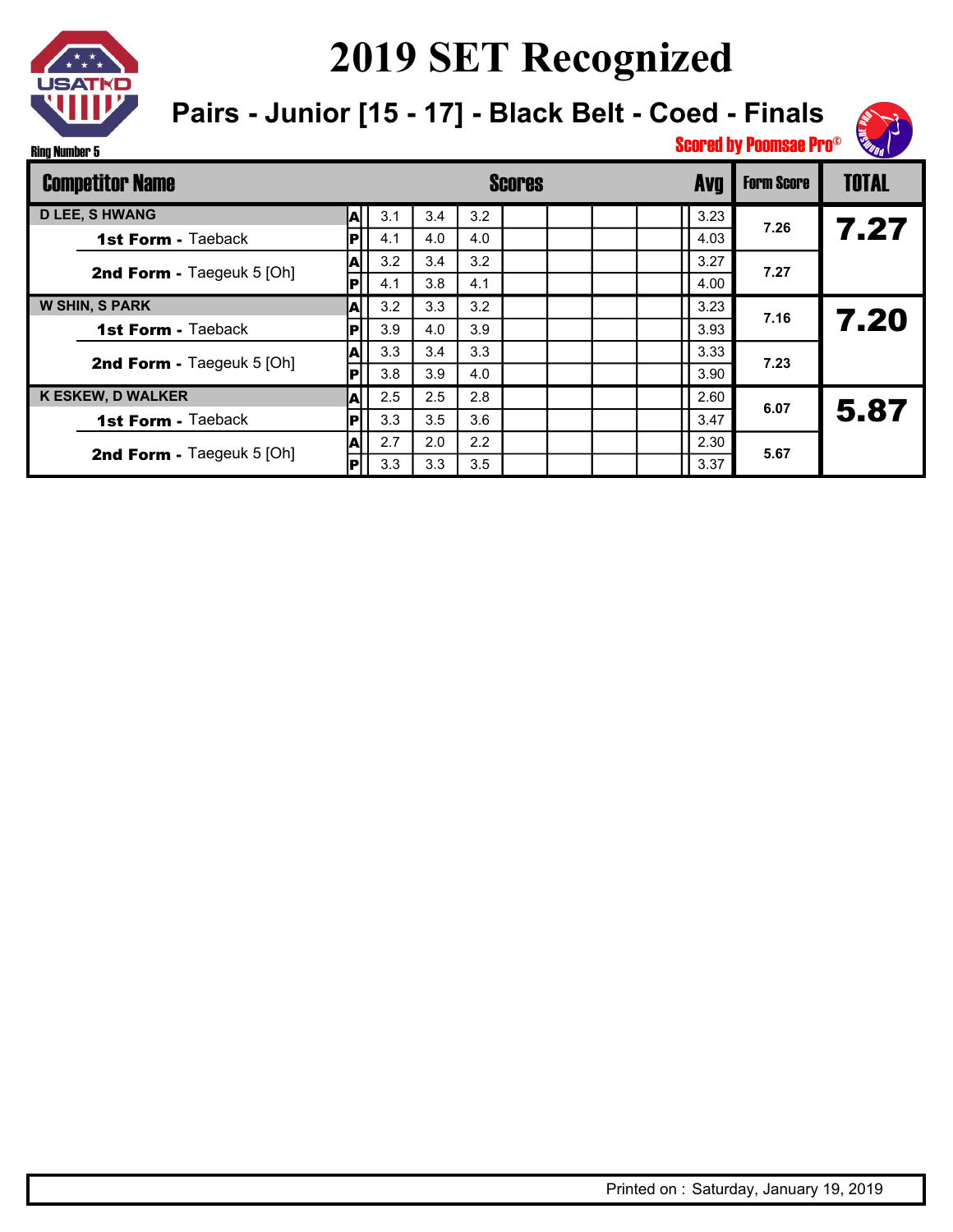

Ring Number 1

#### **2019 SET Recognized**

#### **Teams - Youth [10 -11] - Black Belt - Female - Finals**



| <b>Competitor Name</b> |                                  |   |     |     |     | <b>Scores</b> |  | Ava  | <b>Form Score</b> | <b>TOTAL</b> |
|------------------------|----------------------------------|---|-----|-----|-----|---------------|--|------|-------------------|--------------|
|                        | Jinseo/Victoria/Elizabeth        | A | 2.9 | 2.9 | 2.7 |               |  | 2.83 |                   |              |
|                        | <b>1st Form - Taegeuk 4 [Sa]</b> |   | 3.6 | 4.1 | 3.6 |               |  | 3.77 | 6.60              | 6.48         |
|                        | 2nd Form - Taegeuk 8 [Pal]       | А | 2.8 | 2.8 | 2.6 |               |  | 2.73 | 6.36              |              |
|                        |                                  |   | 3.7 | 3.7 | 3.5 |               |  | 3.63 |                   |              |